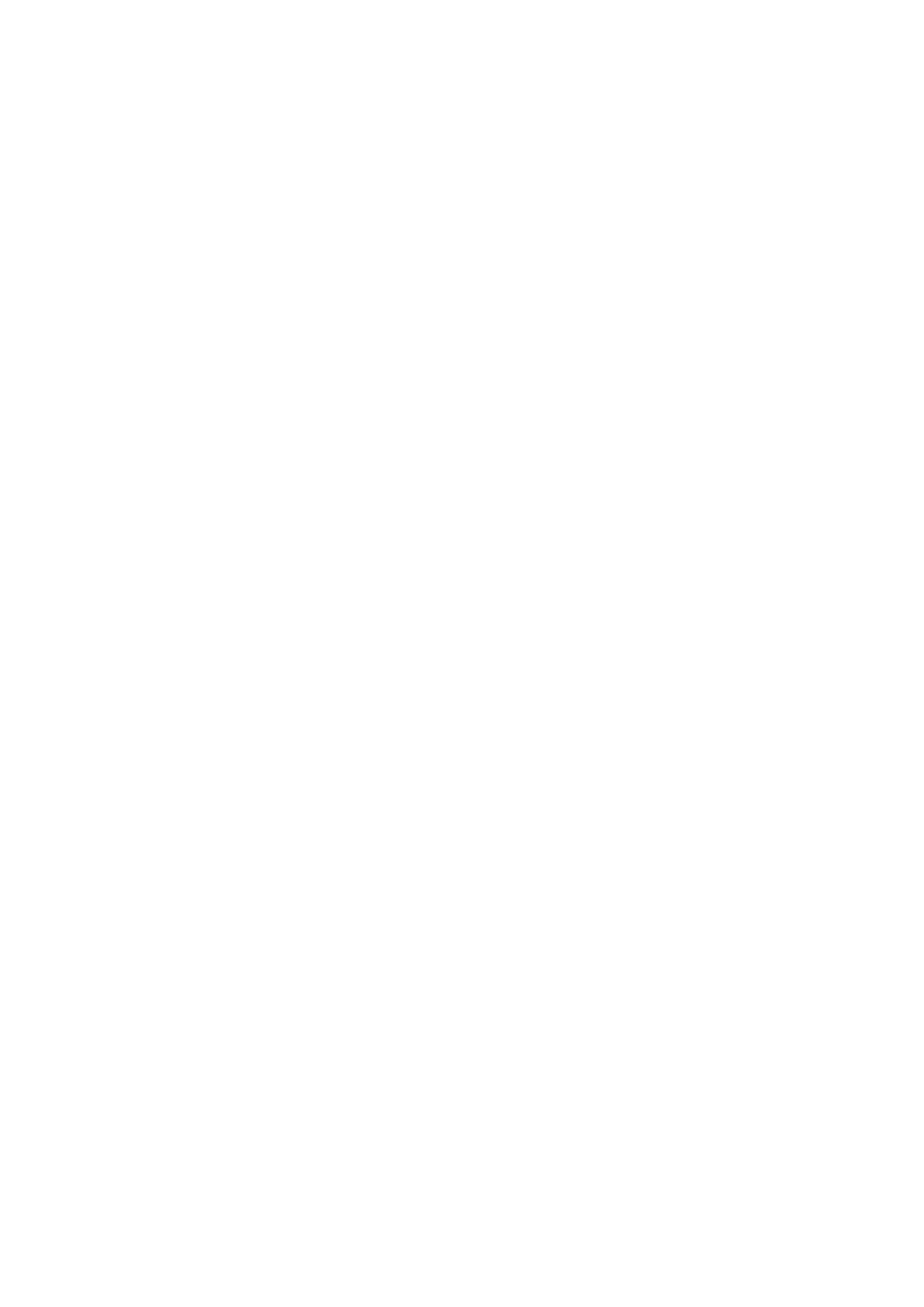*I certify that this public bill, which originated in the Legislative Assembly, has finally passed the Legislative Council and the Legislative Assembly of New South Wales.*

> *Clerk of the Legislative Assembly. Legislative Assembly, Sydney, , 2011*



New South Wales

# **Health Services Amendment (Local Health Districts and Boards) Bill 2011**

Act No , 2011

An Act to amend the *Health Services Act 1997* to constitute local health districts and establish boards for such districts; to make consequential amendments to certain Acts and statutory rules; and for other purposes.

*I have examined this bill and find it to correspond in all respects with the bill as finally passed by both Houses.*

*Assistant Speaker of the Legislative Assembly.*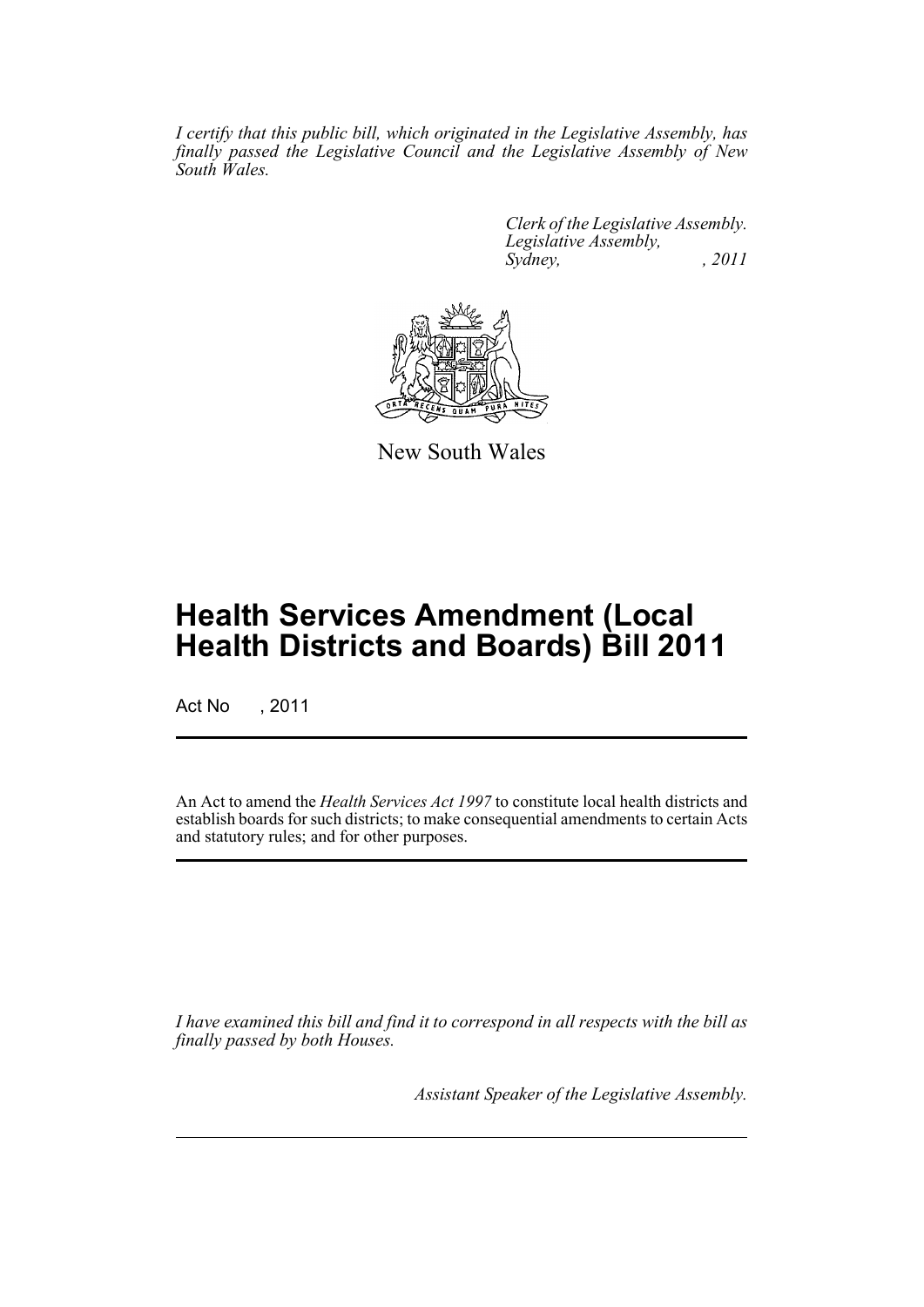#### <span id="page-3-0"></span>**The Legislature of New South Wales enacts:**

#### **1 Name of Act**

This Act is the *Health Services Amendment (Local Health Districts and Boards) Act 2011*.

## <span id="page-3-1"></span>**2 Commencement**

This Act commences on a day or days to be appointed by proclamation.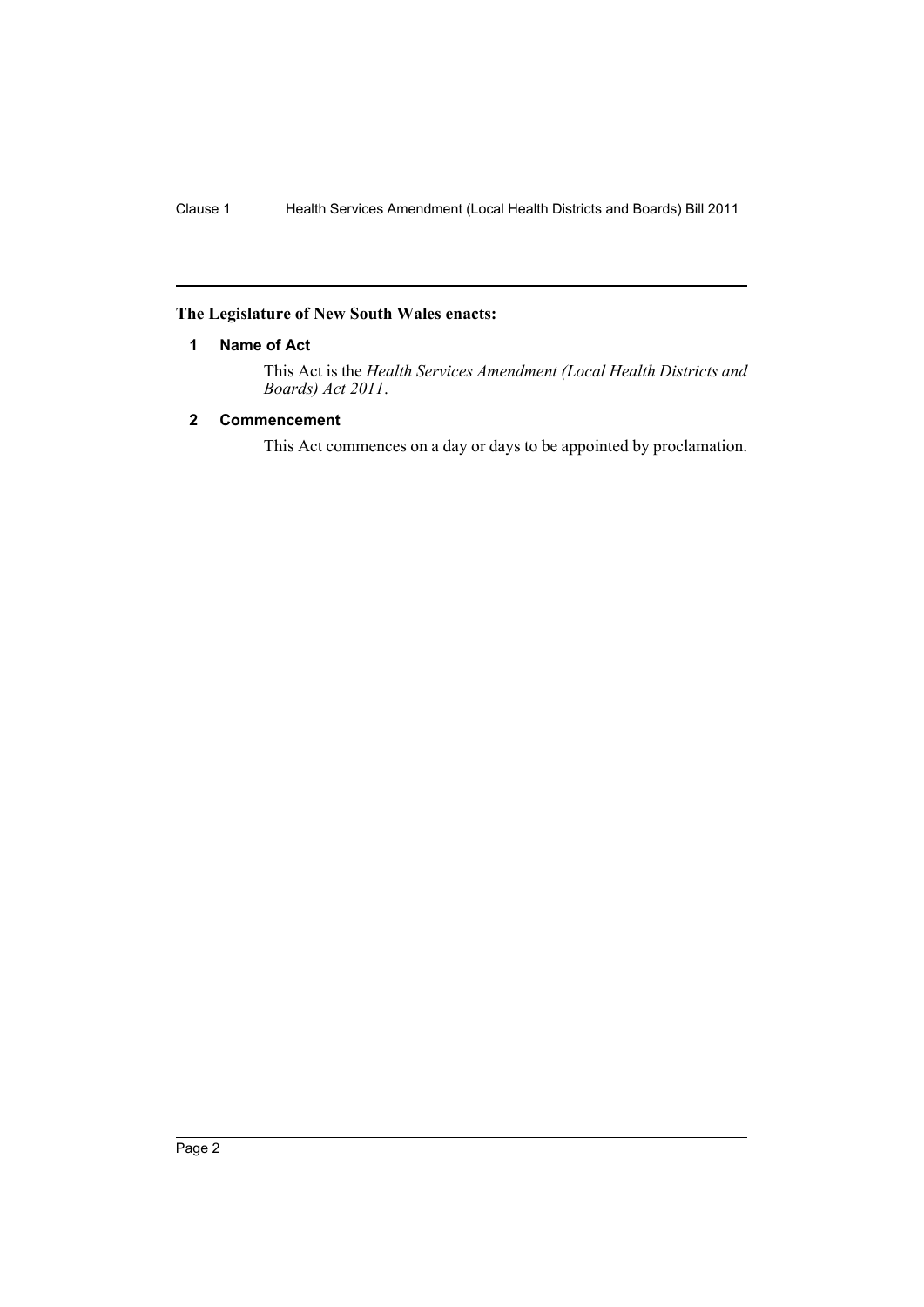Amendment of Health Services Act 1997 No 154 Schedule 1

# <span id="page-4-0"></span>**Schedule 1 Amendment of Health Services Act 1997 No 154**

#### **1.1 Principal amendments**

#### **[1] Section 17**

Omit the section. Insert instead:

#### **17 Constitution of local health districts**

- (1) There are constituted by this section such local health districts as are specified from time to time in column 1 of Schedule 1.
- (2) A local health district is a body corporate with the corporate name specified in column 1 of Schedule 1.

#### **[2] Section 26**

Omit the section. Insert instead:

#### **26 Constitution of local health district boards**

- (1) A local health district board is to be established for each local health district.
- (2) A local health district board is to consist of 6 to 13 persons appointed by the Minister, selected in accordance with subsections  $(3)$  and  $(4)$ .
- (3) The Minister is to select the membership of a local health district board so that the membership of the board has an appropriate mix of skills and expertise required to oversee and provide guidance to the district, including members who:
	- (a) have expertise and experience in health management, business management and financial management, and
	- (b) have expertise and experience in the provision of clinical and other health services, and
	- (c) where appropriate, are representatives of universities, clinical schools or research centres, and
	- (d) have knowledge and understanding of the community served by the district, and
	- (e) have other backgrounds, skills, expertise, knowledge or experience appropriate for the district.
- (4) A local health district board is to have at least one member (who may also be one of the kinds of members referred to in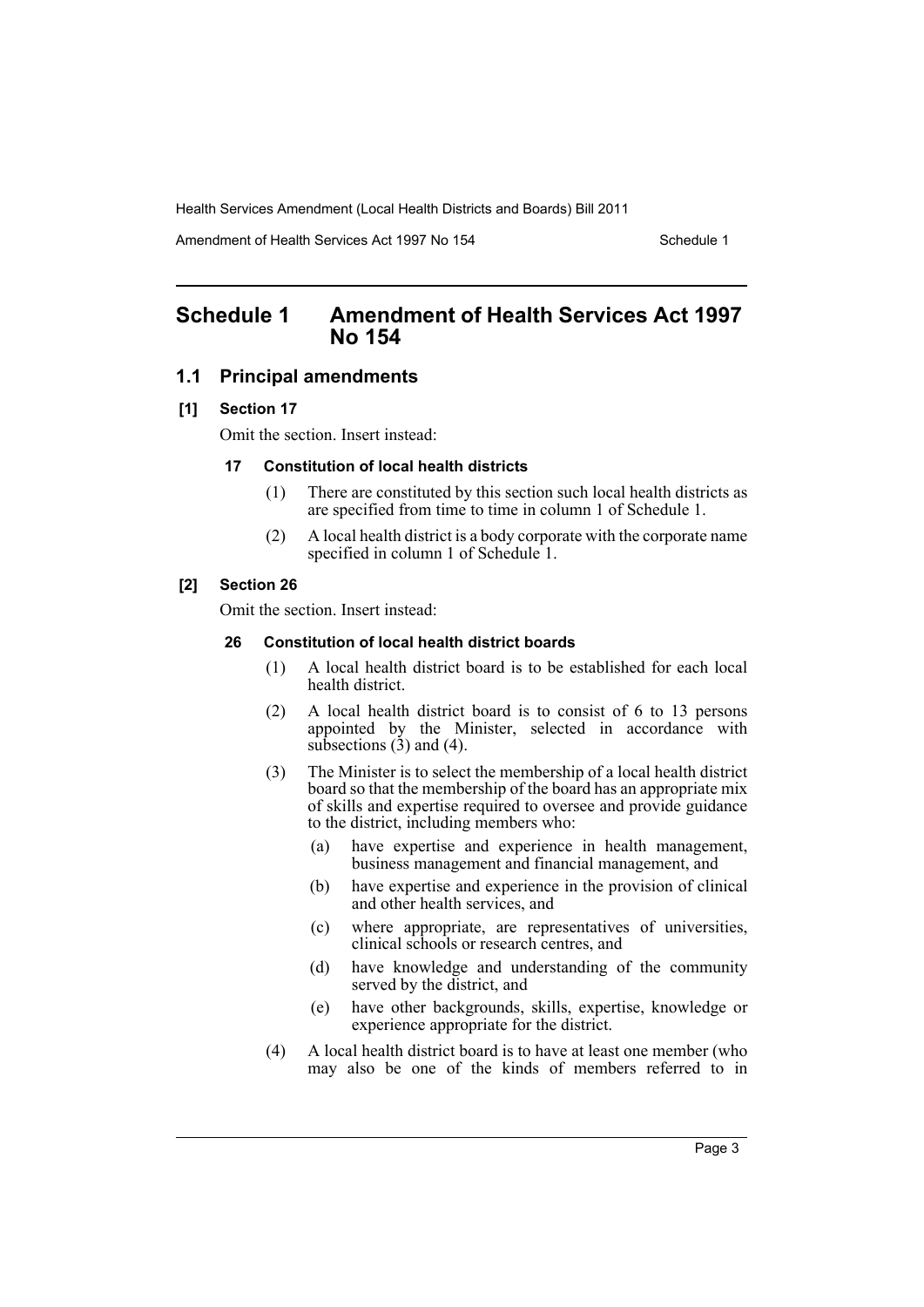subsection  $(3)$   $(a)$ – $(e)$ ) who has expertise, knowledge or experience in relation to Aboriginal health.

- (5) A member of a local health district board holds office for such period (not exceeding 4 years) as may be specified in the member's instrument of appointment.
- (6) A member whose term of office expires is eligible (if otherwise qualified) for re-appointment, but may not be appointed so as to hold office for more than 8 years in total (whether or not the appointments are consecutive).
- (7) One of the members of a local health district board is, by the relevant instrument of appointment or by a further instrument signed by the Minister, to be appointed as the chairperson of the board.
- (8) A member of a local health district board is entitled to be paid such remuneration (including travelling and subsistence allowances) as the Minister may from time to time determine in respect of the member.
- (9) Subject to this section, the constitution and procedure of a local health district board are to be as prescribed by the regulations.

#### **[3] Section 41 Constitutions of statutory health corporations**

Insert "specialty" before "network" in section 41 (3).

#### **[4] Section 42 Amendment of Schedule 2 (Statutory health corporations)**

Insert "specialty" before "network" wherever occurring in section 42 (a1).

#### **[5] Section 52F**

Omit the section. Insert instead:

#### **52F Boards of specialty network governed health corporations**

- (1) A board is to be established for each specialty network governed health corporation.
- (2) The provisions of Division 2 of Part 2 of Chapter 3 (except section 26 (1)) apply in relation to a board of a specialty network governed health corporation in the same way as they apply to a local health district board, subject to the following modifications:
	- (a) a reference in those provisions (however expressed) to a local health district board is to be read as if it were a reference to the board for a specialty network governed health corporation,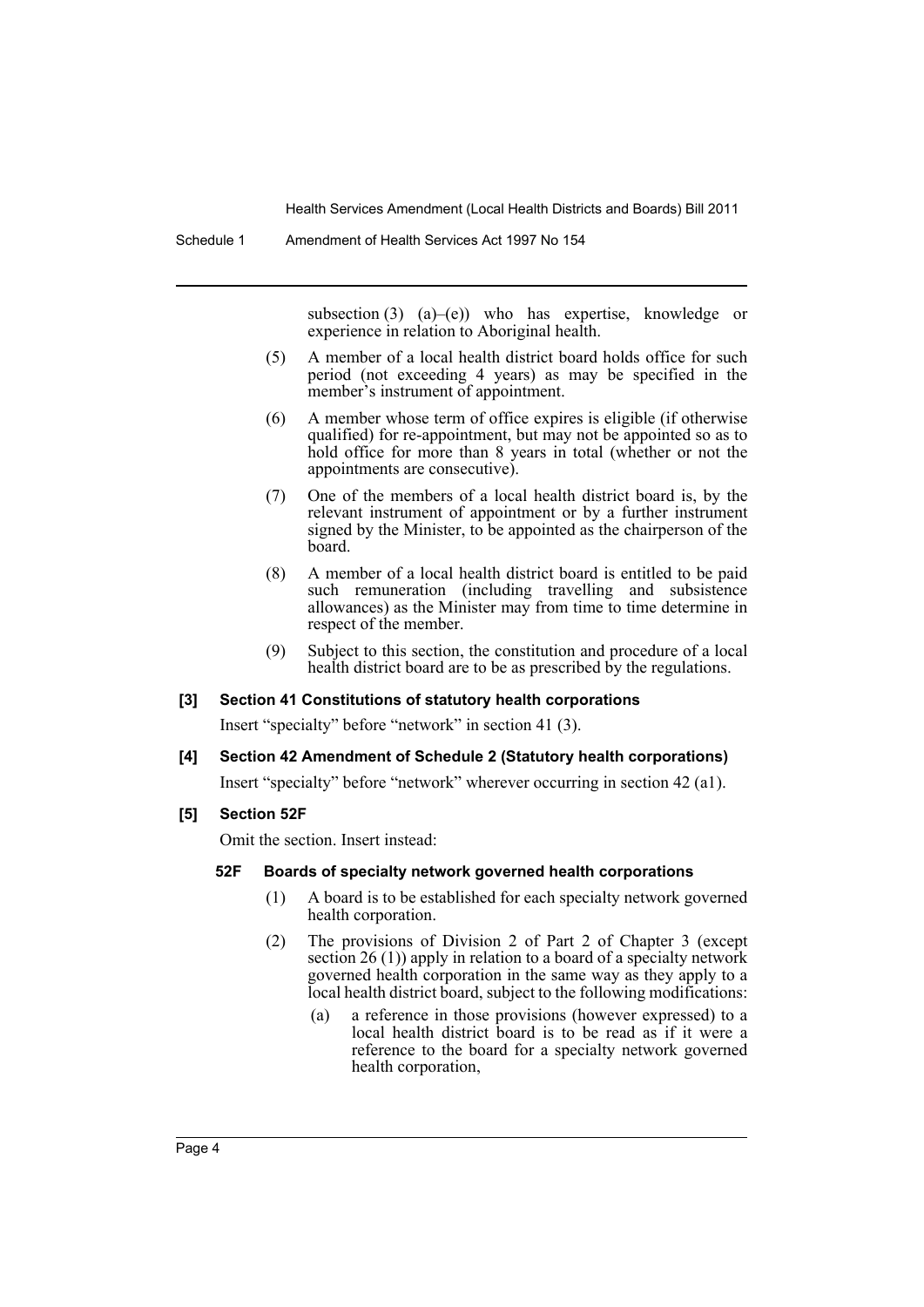Amendment of Health Services Act 1997 No 154 Schedule 1

- (b) a reference in those provisions (however expressed) to a local health district is to be read as if it were a reference to a specialty network governed health corporation,
- (c) a reference in those provisions (however expressed) to the chief executive of a local health district is to be read as if it were a reference to the chief executive of a specialty network governed health corporation,
- (d) such other modifications as may be prescribed by the regulations.

#### **[6] Schedule 1, heading**

Omit "**networks**". Insert instead "**districts**".

#### **[7] Schedule 1, Column 1**

Omit "local health network" and "Network" wherever occurring. Insert instead "local health district" and "District", respectively.

#### **[8] Schedule 2 Statutory health corporations**

Omit "Network" wherever occurring in column 2. Insert instead "Specialty network".

#### **[9] Schedule 7 Savings, transitional and other provisions**

Insert at the end of clause 1 (1):

*Health Services Amendment (Local Health Districts and Boards) Act 2011*

## **[10] Schedule 7**

Insert after Part 7:

# **Part 8 Provisions consequent on enactment of Health Services Amendment (Local Health Districts and Boards) Act 2011**

#### **Division 1 Preliminary**

#### **83 Interpretation**

(1) In this Part:

*amending Act* means the *Health Services Amendment (Local Health Districts and Boards) Act 2011*.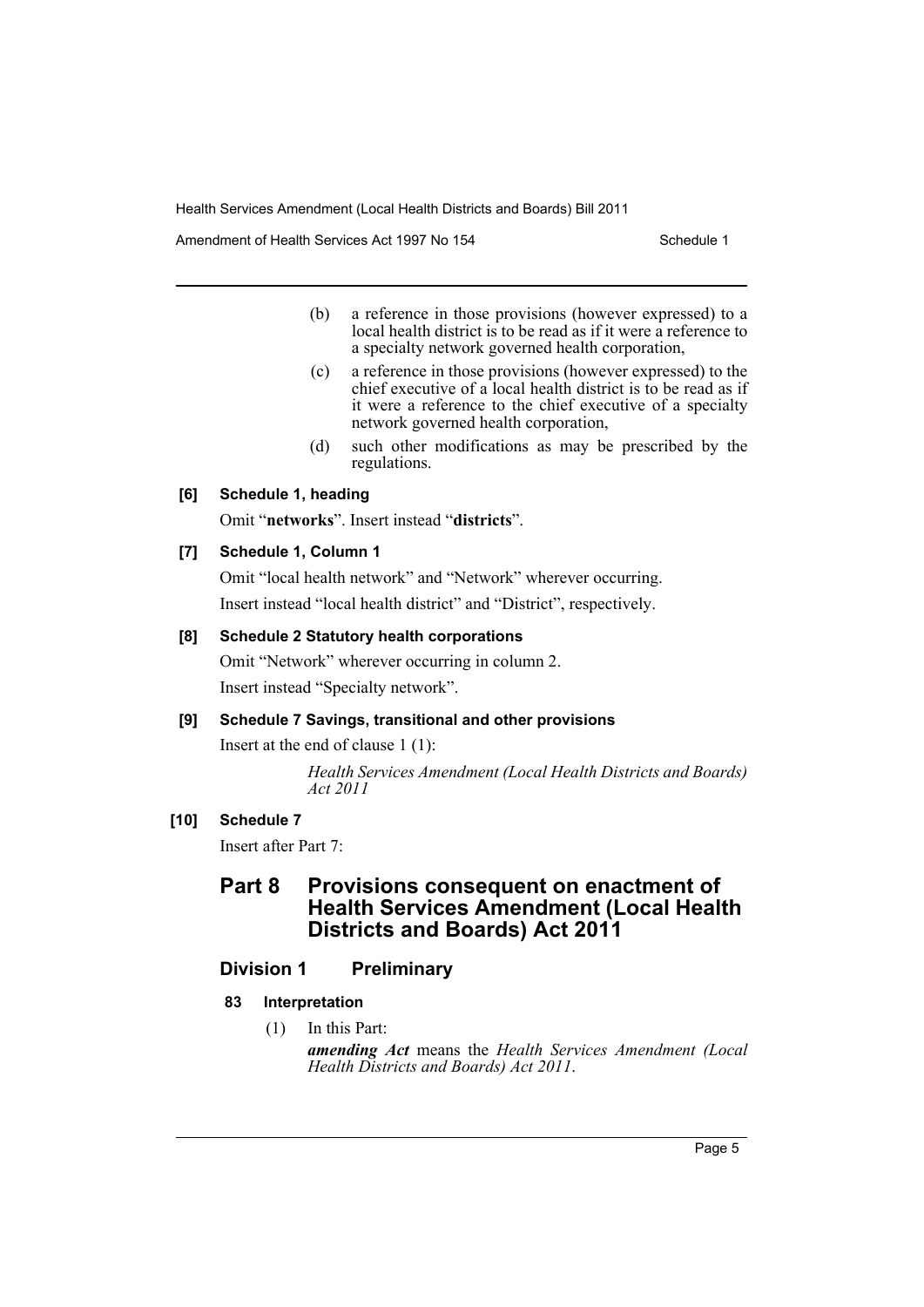Schedule 1 Amendment of Health Services Act 1997 No 154

*existing by-laws* means any by-laws made (or taken to have been made) by an existing local health network that were in force immediately before the reconstitution day.

*existing local health network* means a local health network in existence immediately before the reconstitution day.

*existing local health network governing council* means a local health network governing council for an existing local health network in existence immediately before the reconstitution day.

*existing network governed health corporation* means a network governed health corporation in existence immediately before the reconstitution day.

*initial local health district* means a local health district constituted by this Act (as in force on the reconstitution day).

*instrument* means an instrument (other than this Act or an instrument made under this Act) or any other document that creates, modifies or extinguishes rights or liabilities (or would do so if lodged, filed or registered in accordance with any law), and includes any judgment, order, process or other instrument issued by a court or tribunal.

*reconstitution day* means the day on which section 17 is substituted by the amending Act.

*successor*, in relation to an existing local health network, means an initial local health district having substantially the same name as the existing local health network.

(2) For the purposes of the definition of *successor* in subclause (1), an initial local health district has substantially the same name as an existing local health network if the only difference between the corporate names of the district and network is the use of the word "District" instead of the word "Network".

#### **Division 2 Dissolution and reconstitution of existing local health networks**

## **84 Dissolution of existing local health networks**

- (1) On the reconstitution day:
	- (a) each existing local health network is dissolved, and
	- (b) each existing local health network governing council is dissolved, and
	- (c) the members (including chairpersons and deputy chairpersons) of each existing local health network governing council cease to hold office as such, but are eligible (if otherwise qualified) to be appointed as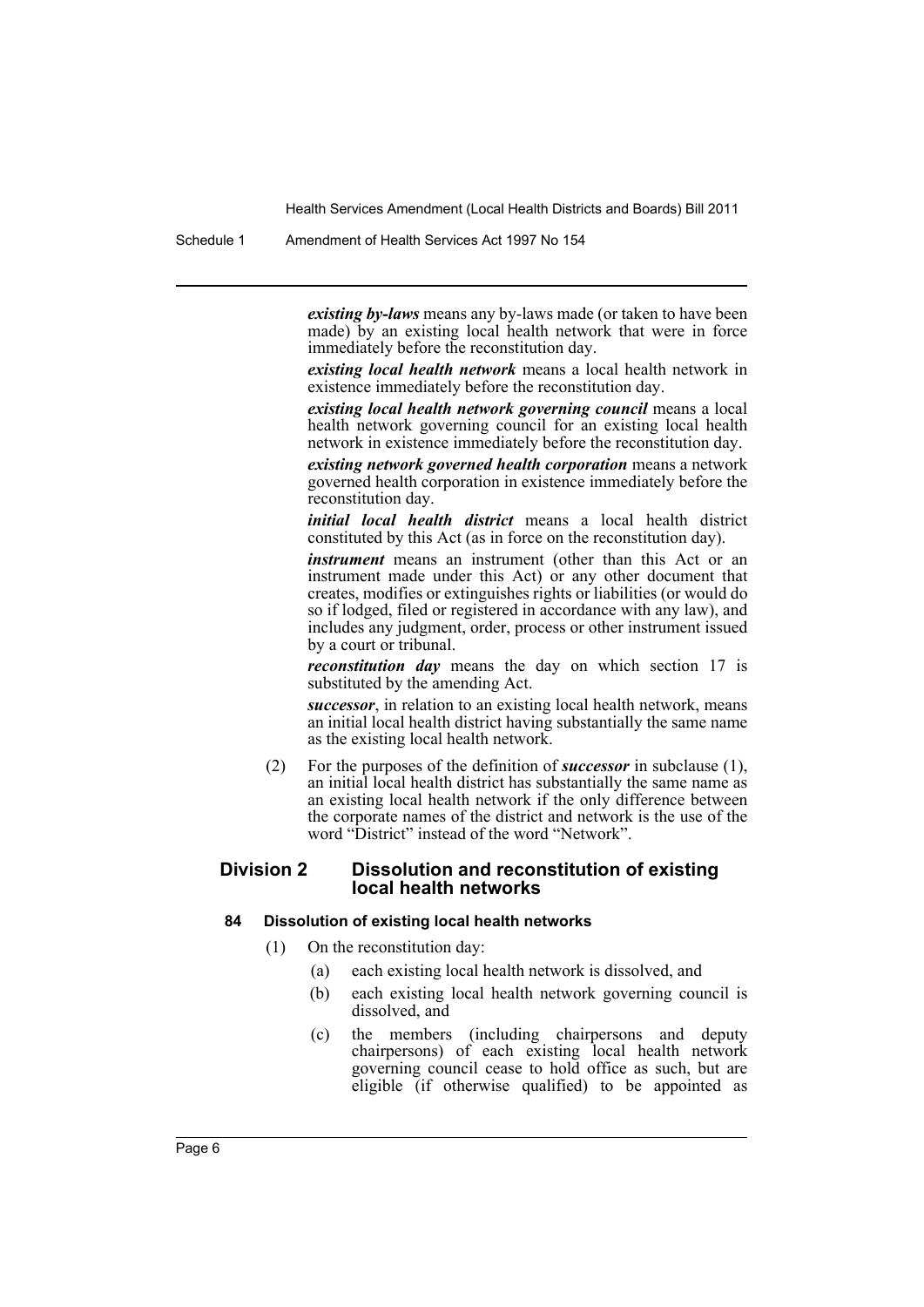Amendment of Health Services Act 1997 No 154 Schedule 1

members (including chairpersons and deputy chairpersons) of local health district boards, and

- (d) any person who ceases to be a member (including a chairperson or deputy chairperson) of an existing local health network governing council because of the operation of this clause is not entitled to any compensation for the loss of that office.
- (2) Subject to this Division, on the dissolution of an existing local health network, the network's successor is taken for all purposes (including the rules of private international law) to be a continuation of and the same legal entity as the network.

#### **85 Constitution of initial local health districts**

- (1) Each of the local health districts specified in Schedule 1 (as amended by the amending Act on the reconstitution day) is constituted as such on that day, subject to subclause (2).
- (2) Nothing in this clause prevents the amendment of Schedule 1 (whether on or after the reconstitution day) by an order made under section 19 or 20.

#### **86 Transfer of existing local health network's undertaking to network's successor**

- (1) The following provisions have effect in relation to the assets, rights and liabilities of an existing local health network on its dissolution:
	- (a) the assets of the network vest in the network's successor by virtue of this clause and without the need for any further conveyance, transfer, assignment or assurance,
	- (b) the rights or liabilities of the network become by virtue of this clause the rights or liabilities of the network's successor,
	- (c) all proceedings relating to the assets, rights or liabilities commenced before the network's dissolution by or against the network or a predecessor of the network and pending immediately before the network's dissolution are taken to be proceedings pending by or against the network's successor.
	- (d) any act, matter or thing done or omitted to be done in relation to the assets, rights or liabilities before the network's dissolution by, to or in respect of the network is (to the extent to which that act, matter or thing has any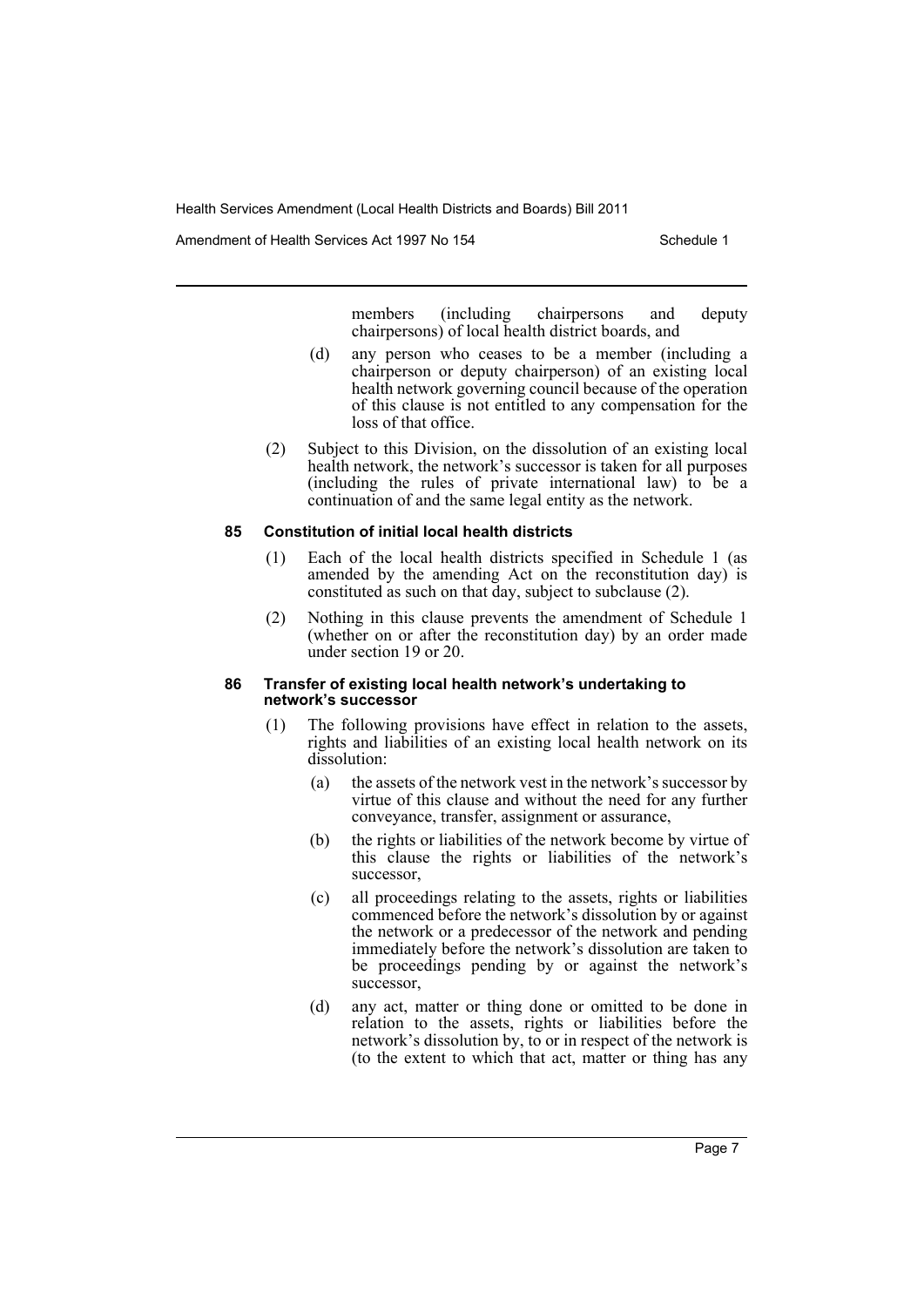force or effect) taken to have been done or omitted by, to or in respect of the network's successor,

- (e) the network's successor has all the entitlements and obligations of the network in relation to those assets, rights and liabilities that the network would have had but for its dissolution, whether or not those entitlements and obligations were actual or potential at the time the dissolution took effect.
- (2) Without limiting subclause (1):
	- (a) any agreement between an existing local health network and any person that was in force (or taken to be in force) immediately before the dissolution of the network is taken on and from that dissolution to have been entered into between the network's successor and the person, and
	- (b) any delegation given (or taken to have been given) by an existing local health network in force immediately before the dissolution of that network is taken on and from that dissolution to have been given by the network's successor.
- (3) The operation of this clause is not to be regarded:
	- (a) as a breach of contract or confidence or otherwise as a civil wrong, or
	- (b) as a breach of any contractual provision prohibiting, restricting or regulating the assignment or transfer of assets, rights or liabilities, or
	- (c) as giving rise to any remedy by a party to an instrument, or as causing or permitting the termination of any instrument, because of a change in the beneficial or legal ownership of any asset, right or liability, or
	- (d) as an event of default under any contract or other instrument.
- (4) No attornment to an existing local health network's successor by a lessee from the network is required.
- (5) No compensation is payable to any person or body in connection with the transfer of any asset, right or liability by operation of this clause.
- (6) State tax is not payable in relation to:
	- (a) an exempt matter, or
	- (b) anything done because of, or for a purpose connected with or arising out of, an exempt matter.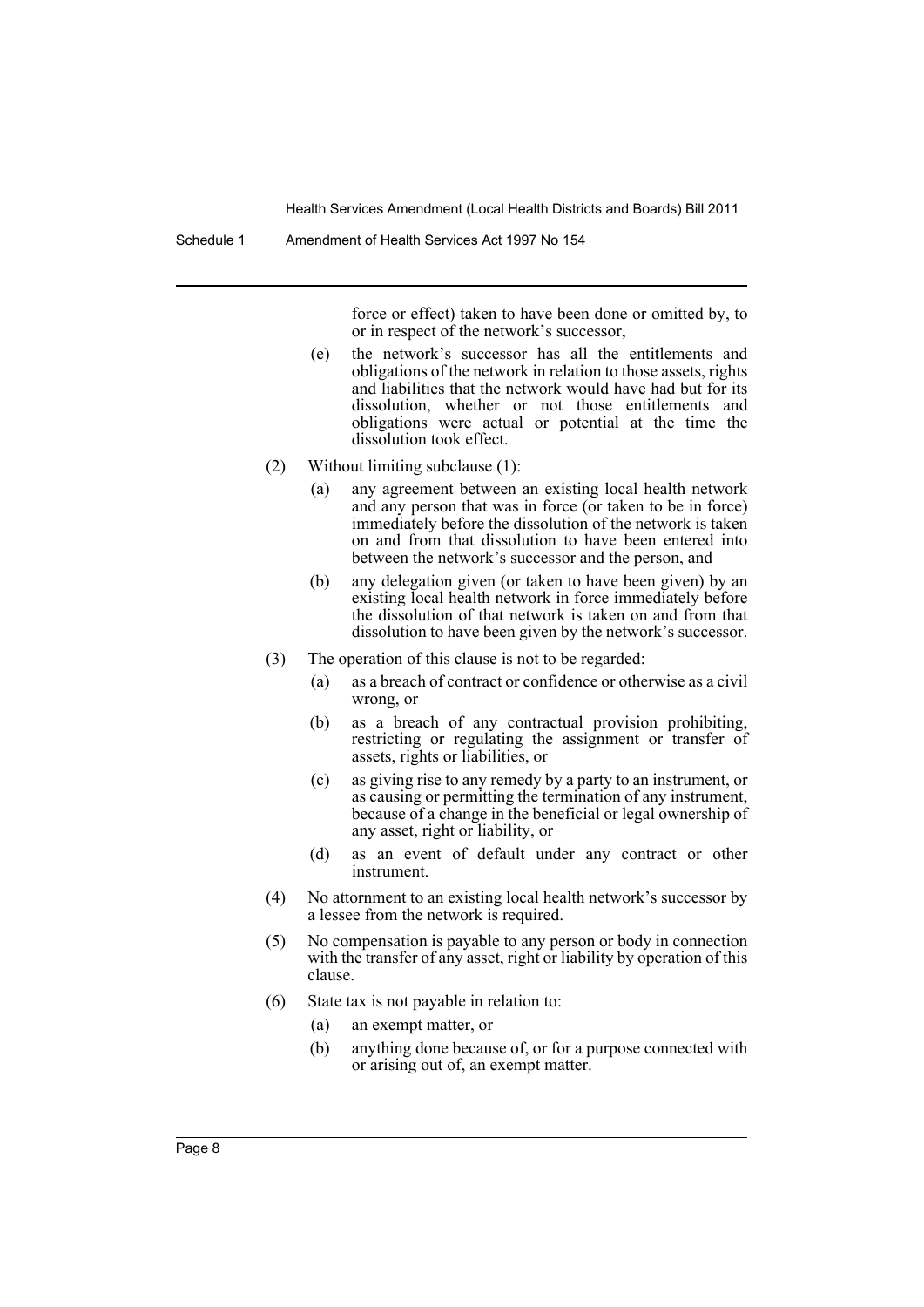Amendment of Health Services Act 1997 No 154 Schedule 1

- (7) The Minister may, by notice in writing, confirm that particular assets, rights or liabilities have become the assets, rights or liabilities of an initial local health district by operation of this clause. Such a notice is conclusive evidence of that fact.
- (8) In this clause:

*exempt matter* means any of the following:

- (a) the transfer of any assets, rights or liabilities by operation of this clause (including, without limitation, any instrument executed only for a purpose ancillary to or consequential on the operation of this clause),
- (b) anything certified by the Minister in writing as having been done in consequence of such a transfer (for example, the transfer or registration of an interest in land).

*State tax* means application or registration fees, duty or any other tax, fee or charge imposed by any legislation or other law of the State.

#### **87 Existing chief executives continue in office**

On the reconstitution day, any person holding office as a chief executive of an existing local health network immediately before its dissolution is taken to have been appointed as the chief executive of the network's successor for the balance of his or her term of office as the chief executive of the local health network, unless the person vacates office before the expiry of the balance of that term.

#### **88 Continuation of existing by-laws**

- (1) Subject to the regulations, the existing by-laws of an existing local health network continue in force on and from the reconstitution day as by-laws of the network's successor (with such modifications as are necessary or prescribed by the regulations) until by-laws are made by the successor.
- (2) Subject to the regulations, any committee, subcommittee or council established (or taken to have been established or continued in existence) under the existing by-laws of an existing local health network continues in existence as a committee, subcommittee or council of the network's successor until such time as a replacement committee, subcommittee or council is established under the successor's by-laws.
- (3) The continuation of an existing committee, subcommittee or council by operation of this clause does not alter or otherwise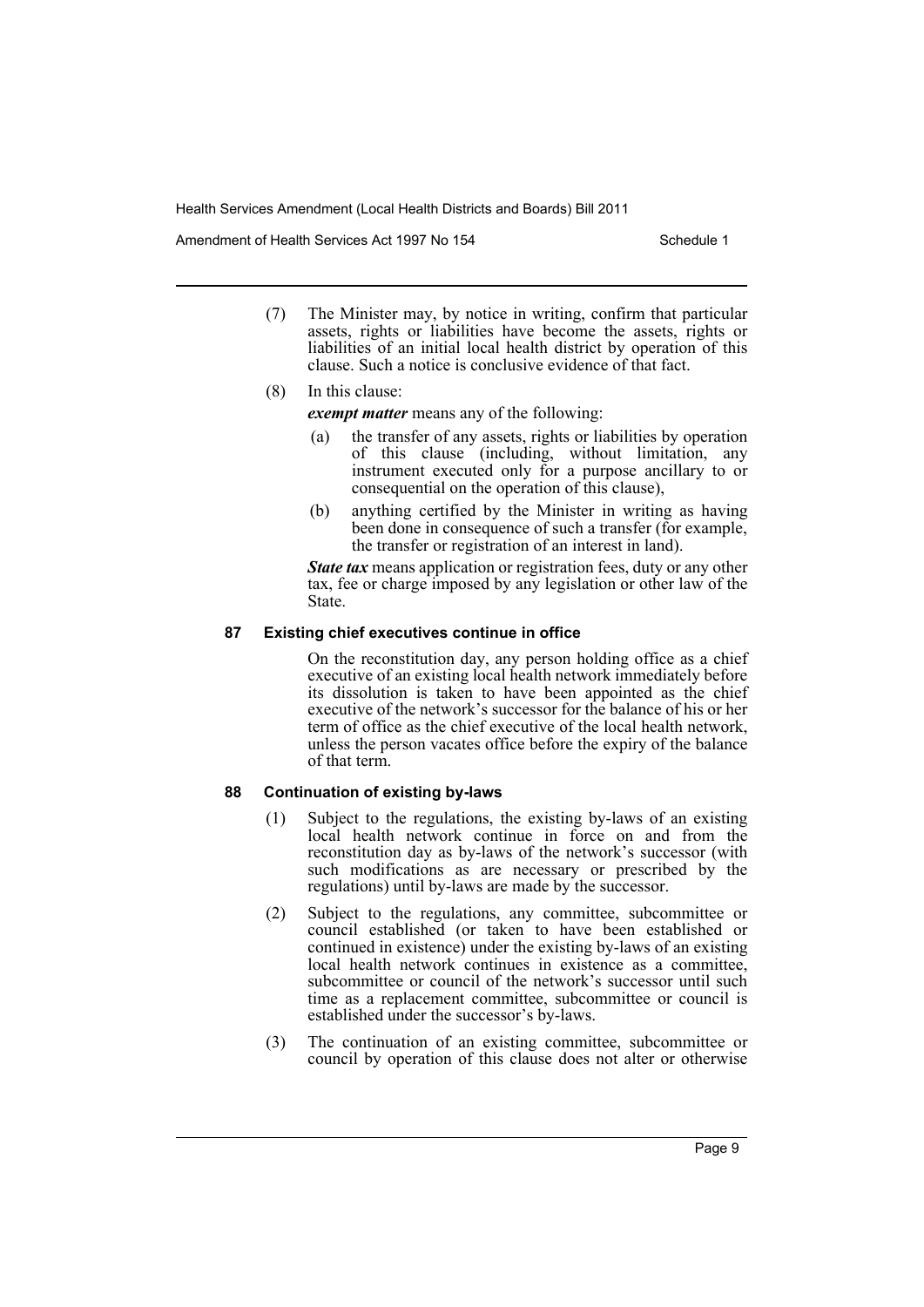Schedule 1 Amendment of Health Services Act 1997 No 154

affect the existing membership or functions of the committee, subcommittee or council.

#### **89 Continuation of existing approved quality assurance committees**

- (1) Subject to the regulations, each of the committees declared (or taken to have been declared) as an approved quality assurance committee under section 20E of the *Health Administration Act 1982* in relation to any local health network that is in existence immediately before the reconstitution day is taken on and from that day to be an approved quality assurance committee of the network's successor.
- (2) The continuation of an approved quality assurance committee by operation of this clause does not alter or otherwise affect the existing membership or functions of the committee.

#### **90 Updating of references to local health networks and their governing councils**

- (1) Subject to the regulations:
	- (a) a reference in any other Act or instrument made under any other Act or in any instrument of any kind to a local health network constituted under this Act (other than a particular local health network) is to be read on and from the reconstitution day as being a reference to a local health district constituted under this Act, and
	- (b) a reference in any other Act or instrument made under any other Act or in any instrument of any kind to a particular local health network is to be read on and from the reconstitution day as being a reference to the network's successor, and
	- (c) a reference in any other Act or instrument made under any other Act or in any instrument of any kind to a local health network governing council established under this Act (other than a local health network governing council of a particular local health network) is to be read on and from the reconstitution day as being a reference to a local health district board established under this Act, and
	- (d) a reference in any other Act or instrument made under any other Act or in any instrument of any kind to a local health network governing council for a particular local health network is to be read on and from the reconstitution day as being a reference to the local health district board for the network's successor.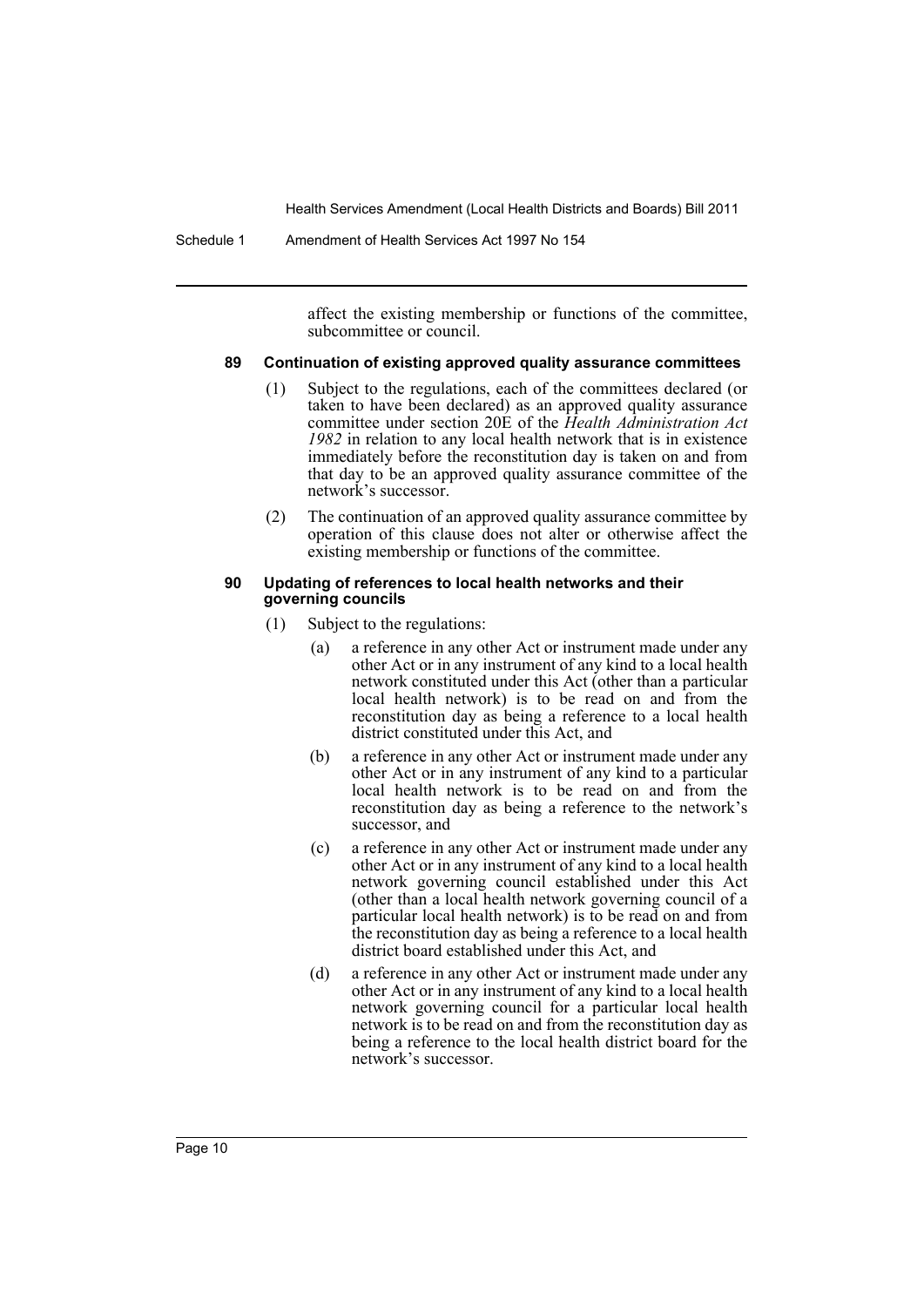Amendment of Health Services Act 1997 No 154 Schedule 1

(2) Subclause (1) does not apply in relation to clause 38 of the *Children (Criminal Proceedings) Regulation 2005* or such other references as may be prescribed by the regulations.

#### **Division 3 Miscellaneous**

- **91 Change in corporate governance of existing network governed health corporations**
	- (1) On the conversion day:
		- (a) the governance of each existing network governed health corporation changes to specialty network governance and, accordingly, the corporation becomes a specialty network governed health corporation within the meaning of this Act, and
		- (b) each governing council for an existing network governed health corporation is dissolved, and
		- (c) the members (including chairpersons and deputy chairpersons) of each governing council for an existing network governed health corporation cease to hold office as such, but are eligible (if otherwise qualified) to be appointed as members (including chairpersons and deputy chairpersons) of the boards for specialty network governed health corporations, and
		- (d) any person who ceases to be a member (including a chairperson or deputy chairperson) of a governing council for an existing network governed health corporation because of the operation of this clause is not entitled to any compensation for the loss of that office.
	- (2) Without limiting clause 1, the regulations may make provision for or with respect to the re-appointment of existing council members of the SCHN to the new board of the SCHN. **Note.** The SCHN becomes a specialty network governed health corporation on the conversion day by operation of subclause (1) (a).
	- (3) Any regulation made for the purposes of subclause (2) has effect despite anything to the contrary in subclause (1) or in Division 2 of Part 2 of Chapter 3 (as applied to specialty network governed health corporations by section 52F), including in relation to the maximum number of members for the board of a specialty network governed health corporation.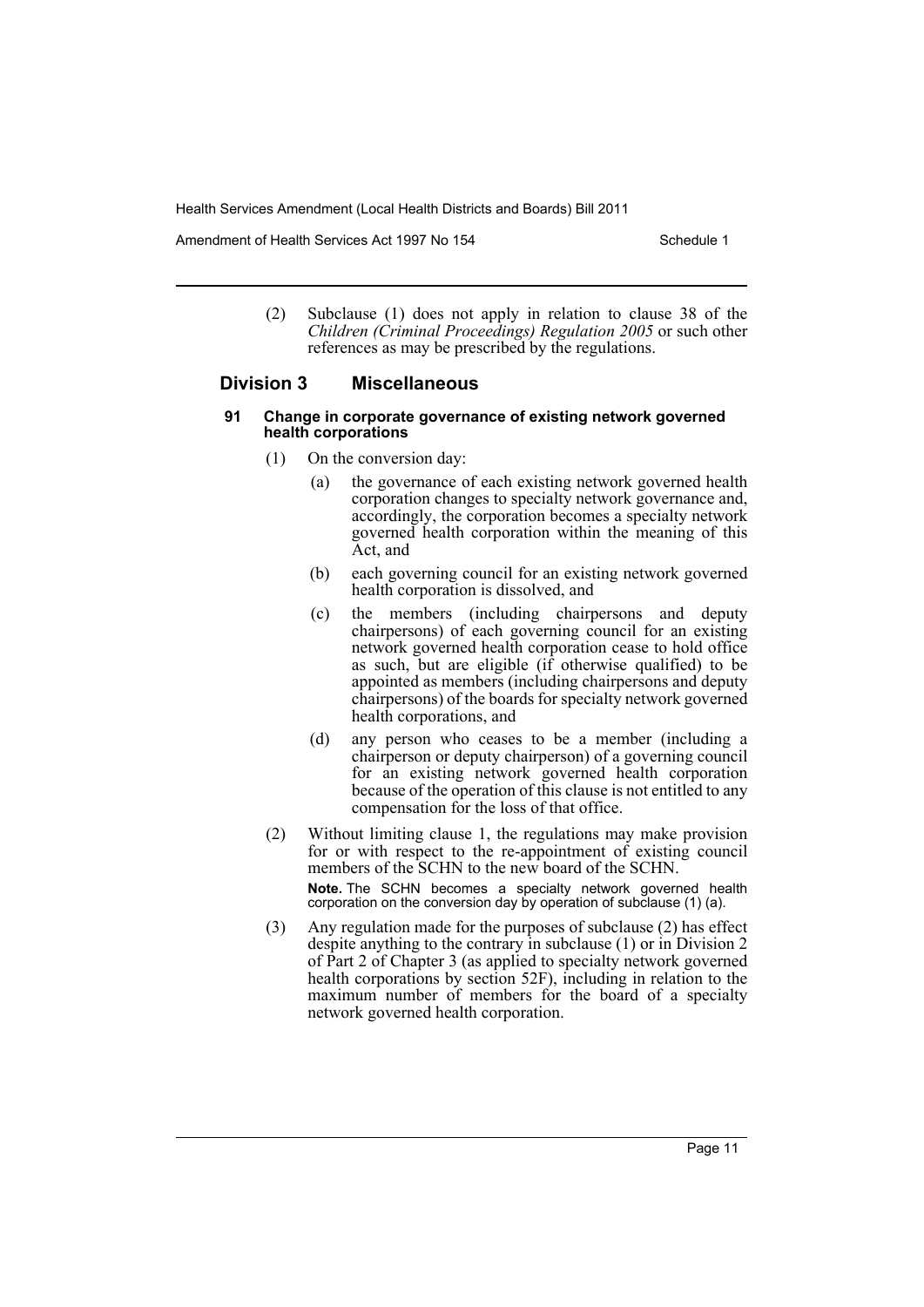- (4) A change in the governance of an existing network governed health corporation that is effected by operation of this clause does not operate:
	- (a) to create a new legal entity, or
	- (b) to prejudice or affect the identity of the body corporate constituted as the health corporation or its continuity as a body corporate, or
	- (c) to affect the property, or the rights or obligations, of the health corporation, or
	- (d) to render defective any legal proceedings by or against the health corporation, or
	- (e) to affect the appointment of the chief executive of the health corporation.
- (5) In this clause:

*conversion day* means the day on which Schedule 1.1 [3] to the amending Act commences.

*existing council member* of the SCHN means a person who is a member (including the chairperson or deputy chairperson) of the governing council of the SCHN immediately before the conversion day.

*SCHN* means the statutory health corporation with the corporate name "The Sydney Children's Hospitals Network (Randwick and Westmead) (incorporating The Royal Alexandra Hospital for Children)".

#### **92 Status of local health districts and specialty network governed health corporations for purposes of NHHN Agreement**

It is declared that each local health district and specialty network governed health corporation constituted under this Act is intended to operate as a local hospital network of the kind referred to in the NHHN Agreement.

#### **93 Regulations**

Without limiting clause 1, the regulations may make provision for or with respect to the following:

(a) the updating of references in any other Acts or instruments made under any other Acts or in any instruments of any kind to local health networks, local health network governing councils, network governed health corporations or governing councils of network governed health corporations,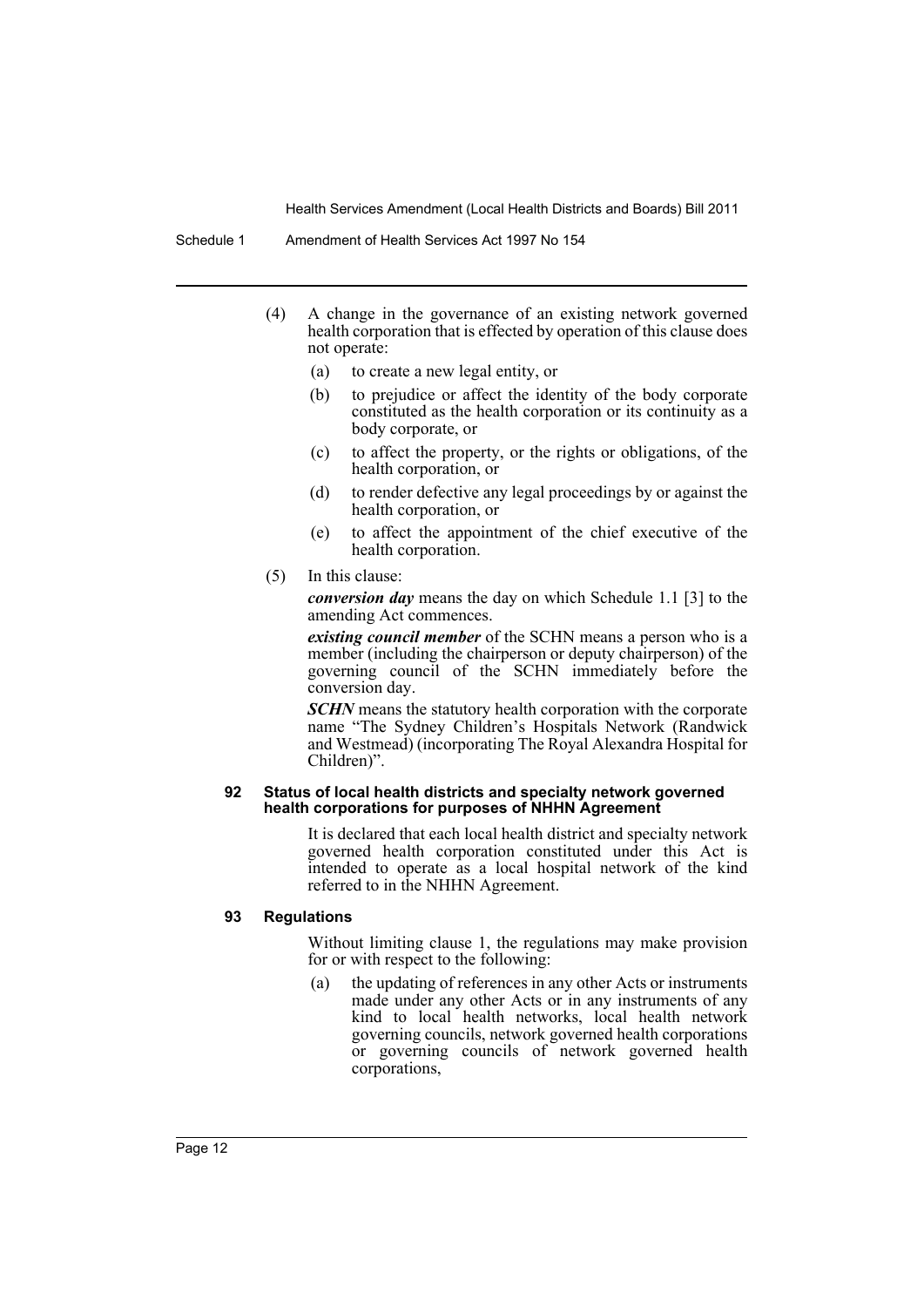Amendment of Health Services Act 1997 No 154 Schedule 1

- (b) the application (whether with or without modifications) of the by-laws of existing local health networks to local health districts,
- (c) the continuation of committees declared (or taken to have been declared) as approved quality assurance committees under section 20E of the *Health Administration Act 1982* and of committees, subcommittees and councils established (or taken to be established or continued in existence) under existing by-laws.

#### **[11] Dictionary**

Omit the definitions of *local health network*, *local health network governing council* and *network governed health corporation* from Part 1.

Insert in alphabetical order:

*local health district*—see section 8.

*local health district board* means a local health district board for a local health district established under section 26.

*specialty network governed health corporation* means a statutory health corporation that, as specified in Schedule 2, is specialty network governed.

#### **1.2 Related amendments updating references and other minor amendments**

#### **[1] The whole Act (except sections 4 (a) and (c1), 41 and 62B, Schedules 2, 6 and 7 and the definition of "NHHN Agreement" in Part 1 of the Dictionary and except as otherwise amended by this Act)**

Omit each term or expression specified in Column 1 of the following Table wherever occurring (including definitions, headings and notes) and regardless of capitalisation.

Insert instead the term or expression specified in Column 2 opposite the term or expression specified in Column 1 with capitalisation that corresponds to that of the omitted term or expression:

| Table                                                                                                                                                             |            |  |
|-------------------------------------------------------------------------------------------------------------------------------------------------------------------|------------|--|
| Column 1                                                                                                                                                          | Column 2   |  |
| network (except when occurring in the expression<br>"network governed health corporation", "network<br>governed health corporations" or "network"<br>governance") | district   |  |
| network's                                                                                                                                                         | district's |  |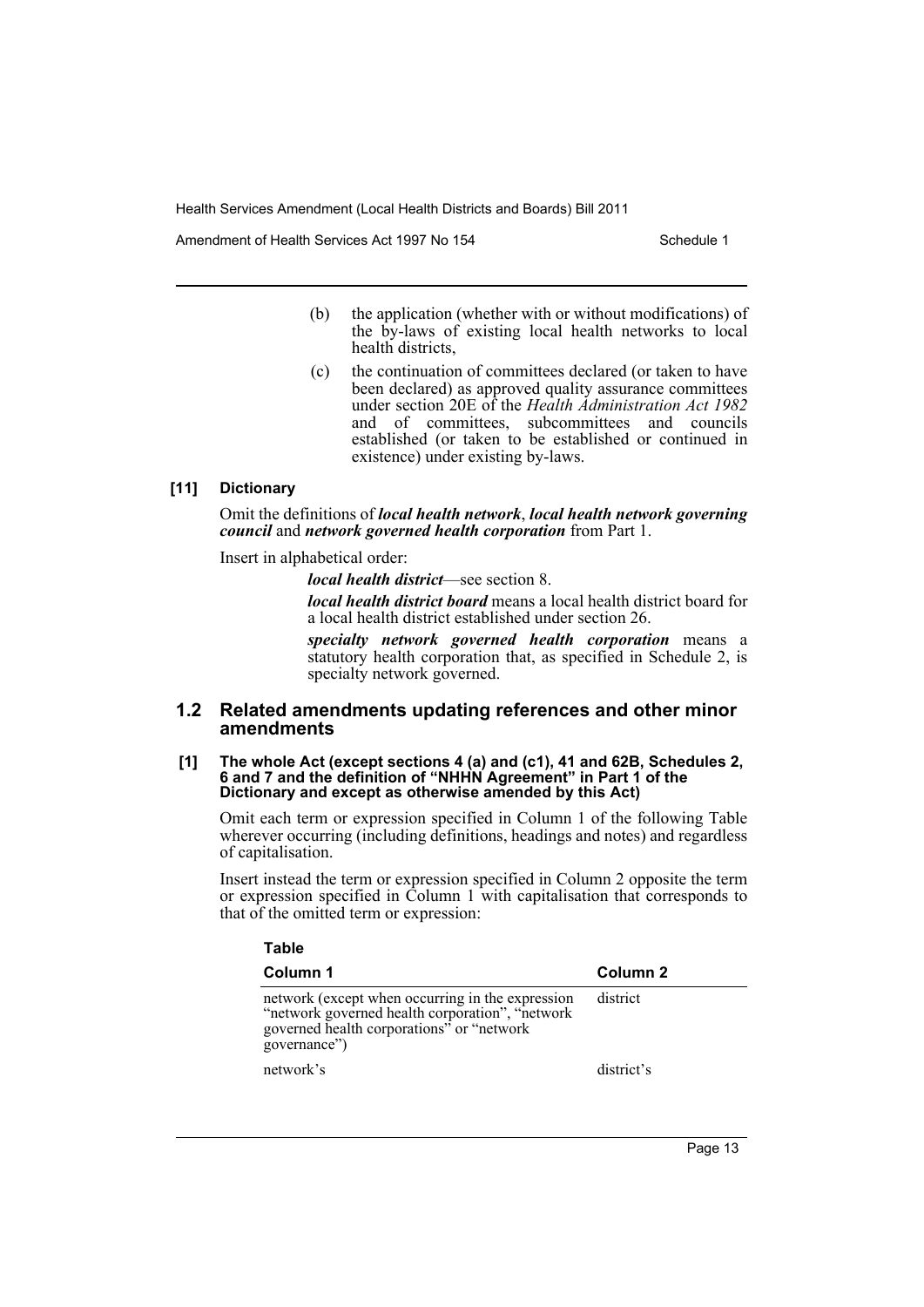Schedule 1 Amendment of Health Services Act 1997 No 154

| Column 1                             | Column <sub>2</sub>                                  |
|--------------------------------------|------------------------------------------------------|
| networks                             | districts                                            |
| governing council                    | board                                                |
| governing councils                   | boards                                               |
| network governed health corporation  | specialty network<br>governed health<br>corporation  |
| network governed health corporations | specialty network<br>governed health<br>corporations |

## **[2] Section 4 Objects of Act**

Omit "local health networks" from section 4 (a).

Insert instead "local health districts".

#### **[3] Section 30 Combined management or assistance in management of public hospitals, health institutions, health services or health support services**

Omit "non-area" wherever occurring in section 30 (1), (2) and (4). Insert instead "non-district".

**[4] Section 30 (5), definition of "non-area health organisation"** Omit "*non-area*". Insert instead "*non-district*".

#### **[5] Section 133B Personal liability of members of boards of statutory health organisations**

Omit "or governing council" wherever occurring in section 133B (b) and (c).

#### **[6] Section 133B (d)**

Omit "organisation, board or governing council". Insert instead "organisation or board".

# **[7] Section 136 Proof of certain matters not required**

Omit "board, governing council or governing body" wherever occurring. Insert instead "board or governing body".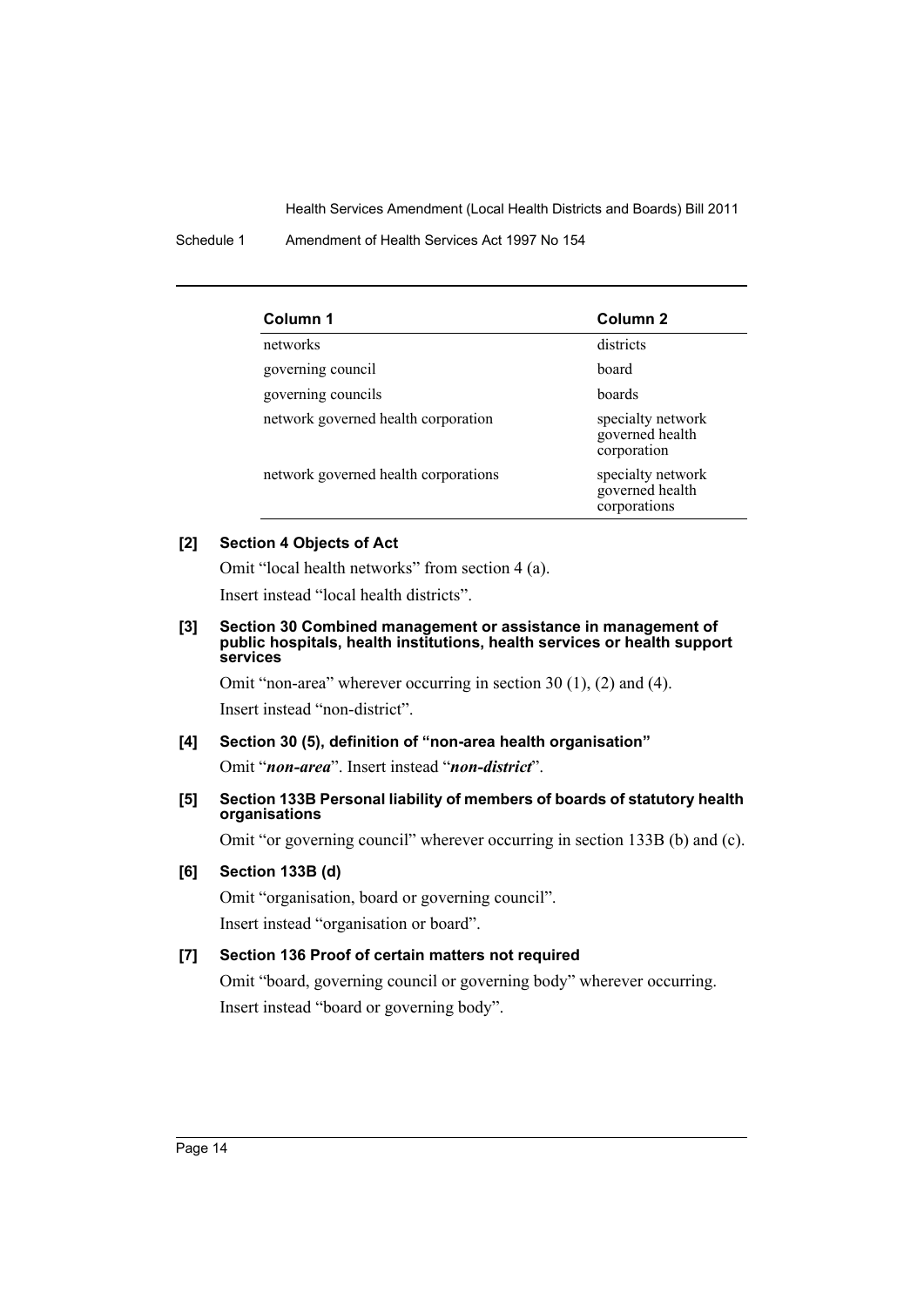Amendment of Health Services Act 1997 No 154 Schedule 1

#### **[8] Section 140 Regulations**

Insert after section 140 (2) (m):

(n) the updating of any reference in any Act, in any instrument made under any Act or in any document of any kind to any public health organisation (or to any officer, body or function of the organisation) that is (or will become) out of date or otherwise incorrect because of the dissolution, amalgamation, change in governance or renaming of the organisation or the transfer of any of its functions, assets, rights or liabilities.

#### **[9] Schedule 4 Transfers, dissolutions, amalgamations and changes of name or nature of governance**

Omit "or governing council of the corporation (as the case requires)" wherever occurring in clause  $4(1)(b)$  and  $(2)(\dot{b})$ .

Insert instead "of the corporation".

#### **[10] Schedule 4, clause 4 (3) (b)**

Omit "or the governing council of a network governed health corporation". Insert instead "or a specialty network governed health corporation".

#### **[11] Schedule 4, clauses 4 (3) (b) (i), (4A) and (4B) and 16 (1)**

Omit "or governing council" wherever occurring.

#### **[12] Schedule 4, clause 4 (4A) and (4B)**

Insert "specialty" before "network governance" wherever occurring.

#### **[13] Schedule 4, clause 10 (1) (e)**

Insert "subject to the regulations," before "a reference" where firstly occurring.

#### **[14] Dictionary**

Insert ", and includes any agreement that replaces or supersedes that Agreement" after "in force from time to time" in the definition of *NHHN Agreement* in Part 1.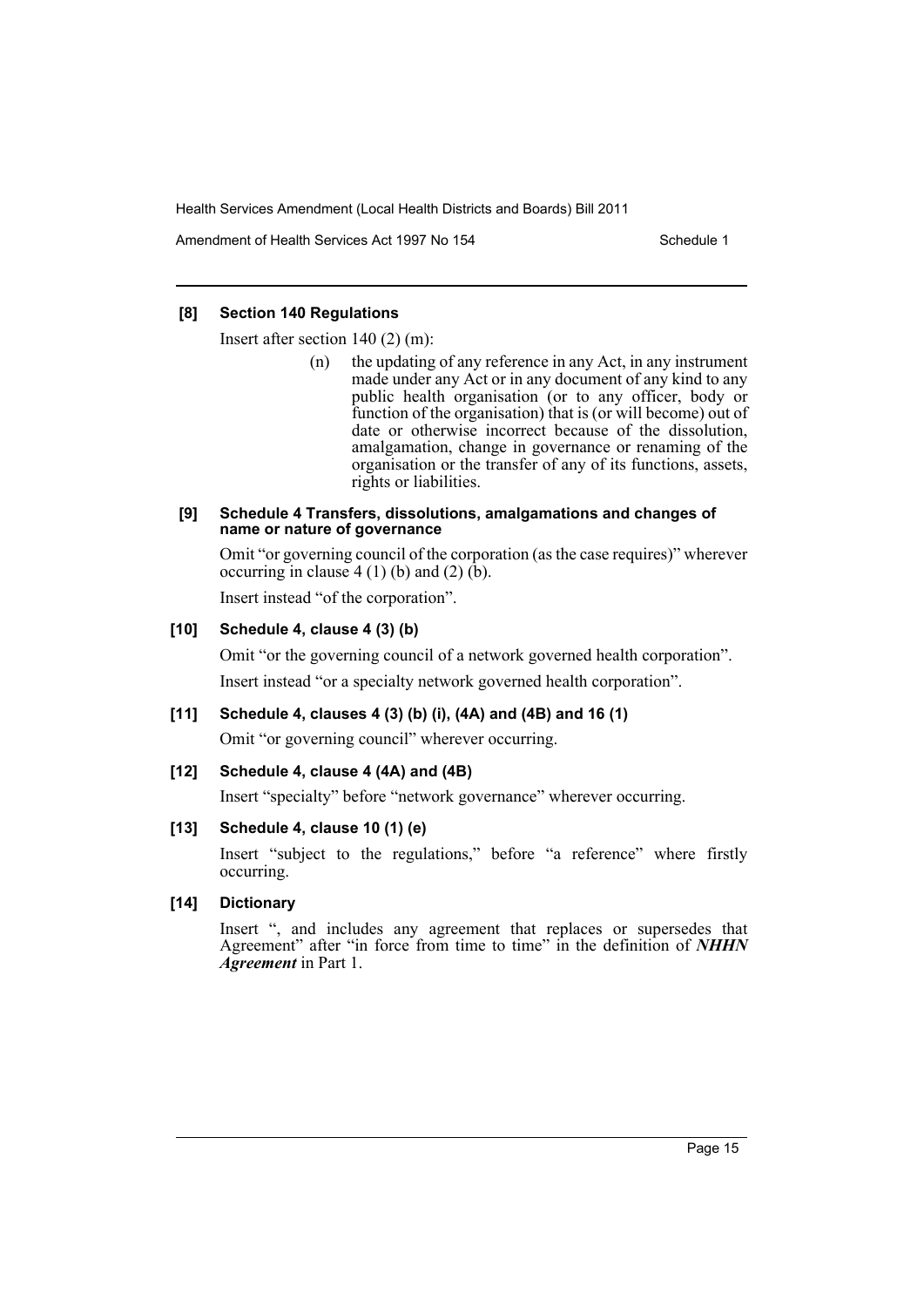# <span id="page-17-0"></span>**Schedule 2 Consequential amendment of other Acts and statutory rules**

# **2.1 Adoption Act 2000 No 75**

## **[1] Dictionary**

Omit "network" and "the service" from paragraph (b) of the definition of *designated person*.

Insert instead "district" and "the district", respectively.

# **[2] Dictionary, definition of "hospital"**

Omit "network" from paragraph (a) of the definition. Insert instead "district".

# **2.2 Carers (Recognition) Act 2010 No 20**

## **Section 4 Definitions**

Omit "network" from paragraph (b) of the definition of *public sector agency*. Insert instead "district".

# **2.3 Centenary Institute of Cancer Medicine and Cell Biology Act 1985 No 192**

# **Section 7 Constitution of the Board**

Omit "Central Sydney Area Health Service" from section 7 (3) (c). Insert instead "Sydney Local Health District".

# **2.4 Child Protection (Offenders Registration) Act 2000 No 42**

# **Schedule 1 Scheduled agencies**

Omit "network" from the matter relating to a local health network. Insert instead "district".

# **2.5 Children and Young Persons (Care and Protection) Act 1998 No 157**

# **Section 30 Director-General's investigations and assessment**

Omit "network" from the note to the section. Insert instead "district".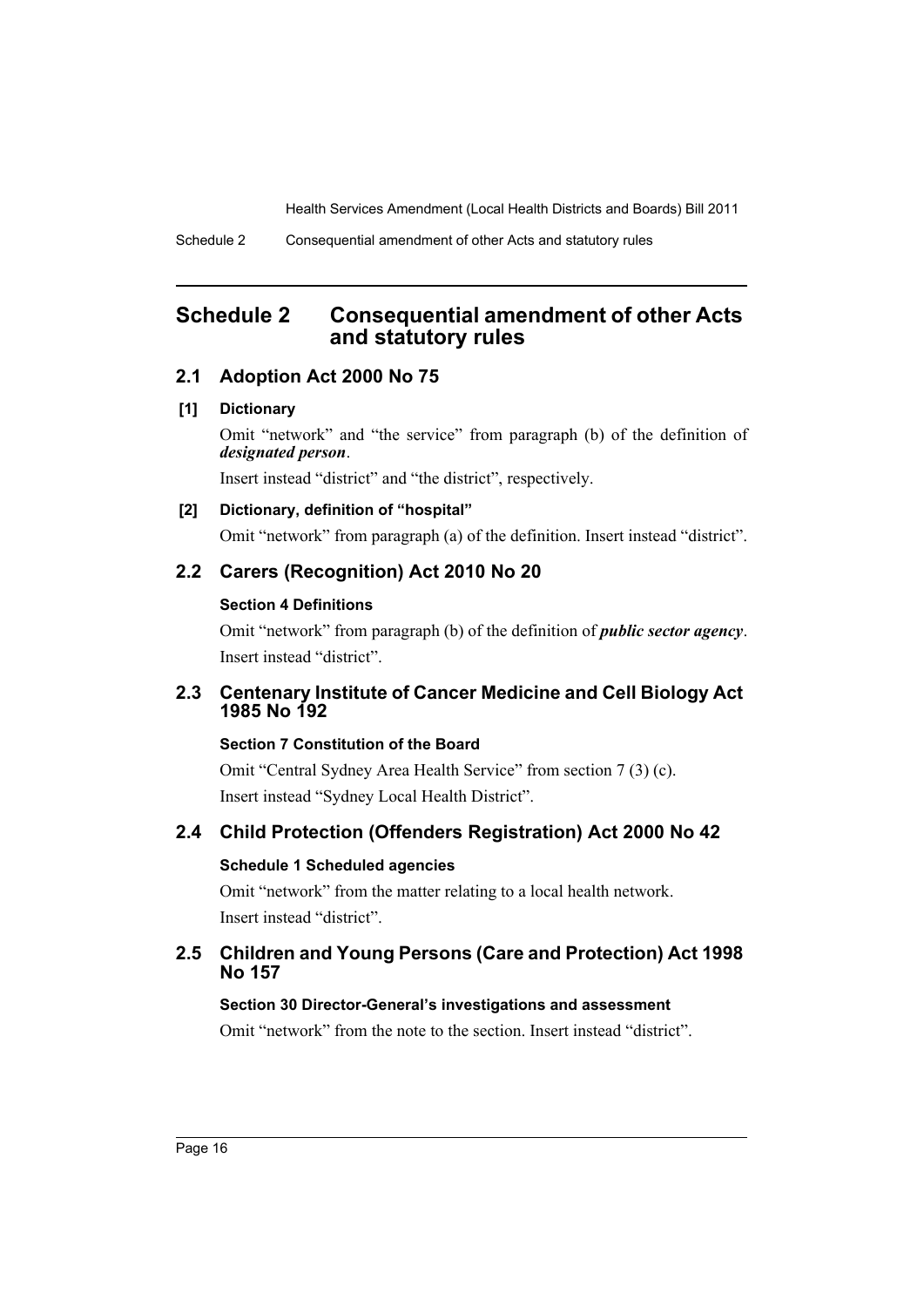Consequential amendment of other Acts and statutory rules Schedule 2

# **2.6 Children (Criminal Proceedings) Regulation 2005**

#### **[1] Clause 21 Constitution of Coordination Groups**

Omit "network" wherever occurring in clause 21 (1) (d). Insert instead "district".

## **[2] Clause 28A Evaluation and monitoring of scheme**

Omit "network" from paragraph (c) of the definition of *participating State agency* in clause 28A (2).

Insert instead "district".

## **[3] Clause 38 Savings and transitional provisions**

Insert after clause 38 (2A):

(2B) The amendment made to clause 21 (1) by the *Health Services Amendment (Local Health Districts and Boards) Act 2011* does not affect the continued validity of any nomination made for a local health network under clause 21 (1) (d) before the commencement of that amendment.

# **2.7 Crimes (Administration of Sentences) Regulation 2008**

#### **Clause 206 Provision of information relating to offenders**

Omit "network" from clause 206 (1) (a). Insert instead "district".

# **2.8 Crimes (Forensic Procedures) Regulation 2008**

#### **Clause 6 Responsible persons**

Omit "Sydney West Area Health Service". Insert instead "Health Reform Transitional Organisation Western".

# **2.9 Drug Court Regulation 2010**

# **[1] Clause 10 Provision of information to Drug Court**

Omit "Networks" from clause 10 (1) (a). Insert instead "Districts".

# **[2] Clause 10 (1) (b)**

Omit "Northern Sydney and Central Coast Area Health Service". Insert instead "Health Reform Transitional Organisation Northern".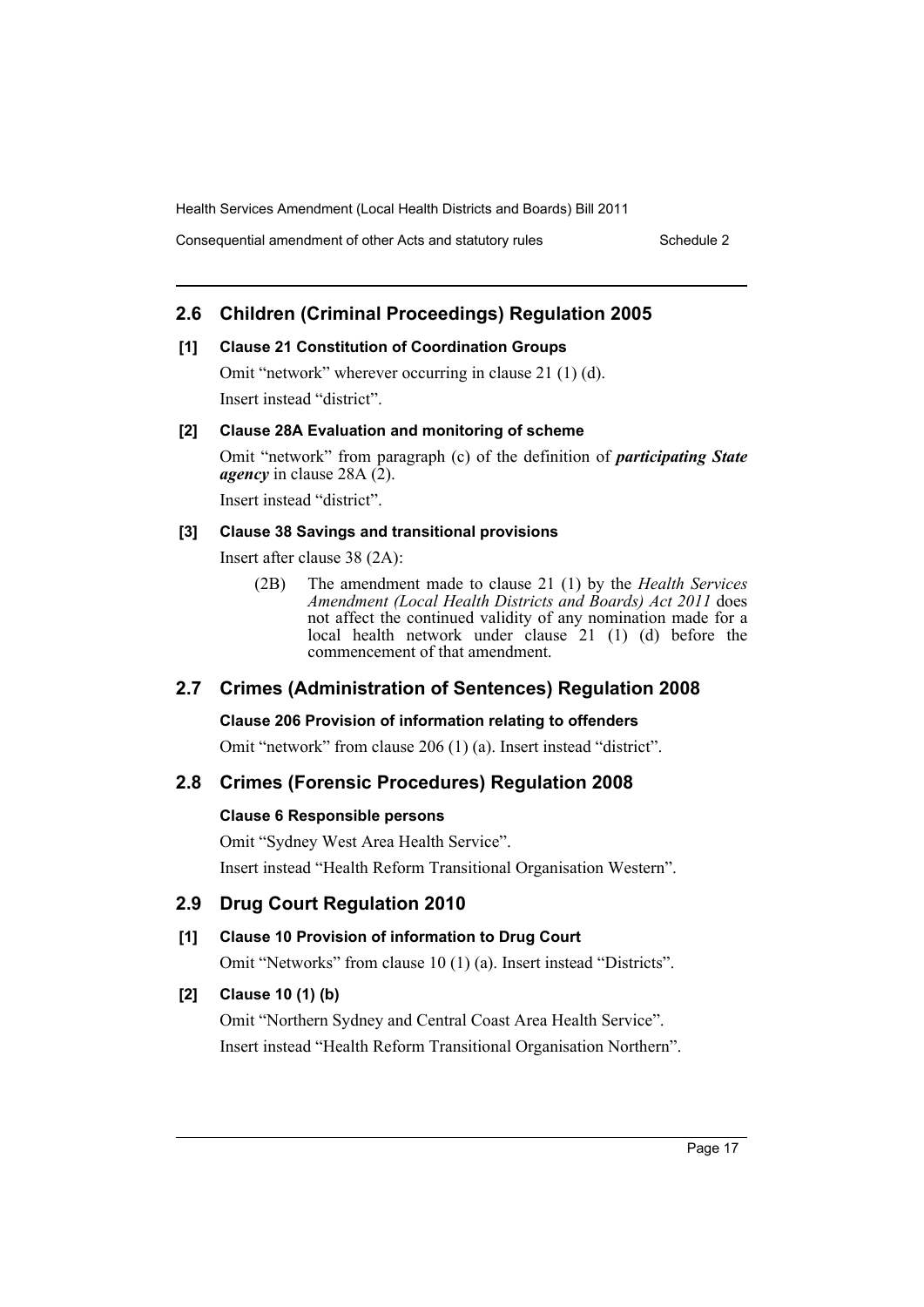Schedule 2 Consequential amendment of other Acts and statutory rules

# **2.10 Gaming Machines Regulation 2010**

- **[1] Clause 37 Threshold increase applications—consultation requirements** Omit "network" from clause 37 (2) (d). Insert instead "district".
- **[2] Clause 41 Consultation and advertising requirements** Omit "network" from clause 41 (2) (b) (ii). Insert instead "district".

# **2.11 Guardianship Act 1987 No 257**

## **[1] Section 3 Definitions**

Omit "network" from paragraph (a) (v) of the definition of *exempt premises* in section 3 (1).

Insert instead "district".

#### **[2] Section 45AA Tribunal may approve clinical trials**

Omit "network" from paragraph (b) (i) of the definition of *ethics committee* in section 45AA (5).

Insert instead "district".

# **2.12 Health Administration Act 1982 No 135**

#### **[1] Section 4 Definitions**

Omit the definition of *local health network* from section 4 (1).

Insert instead:

*local health district* means a local health district constituted under the *Health Services Act 1997*.

## **[2] Section 20L Definitions**

Omit "network" from paragraph (a) of the definition of *relevant health services organisation*.

Insert instead "district".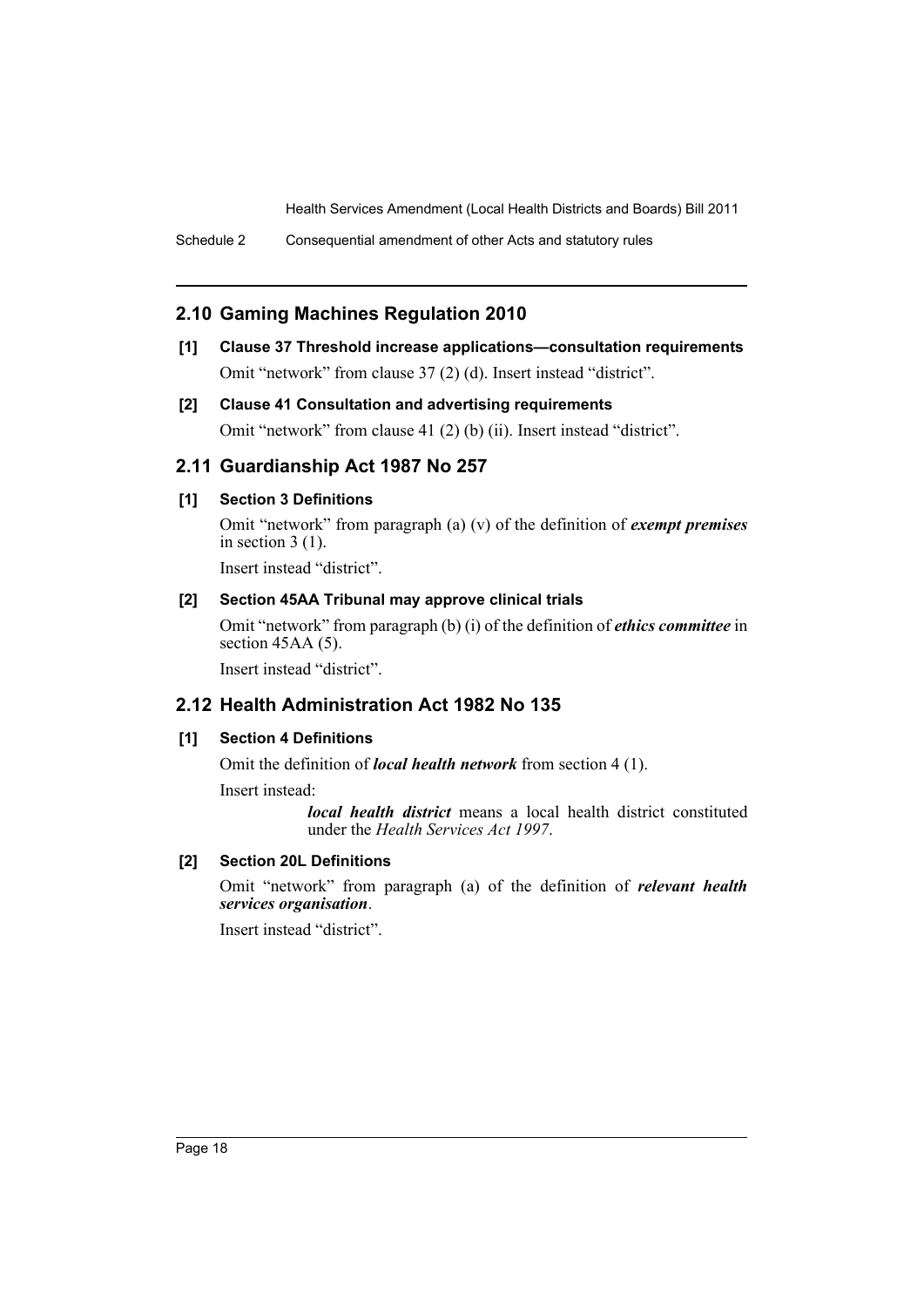Consequential amendment of other Acts and statutory rules Schedule 2

# **2.13 Health Practitioner Regulation (Adoption of National Law) Act 2009 No 86**

#### **Schedule 1 Modification of Health Practitioner Regulation National Law**

Omit "network" wherever occurring in clauses  $6(2)$  (i),  $7(2)$  (a),  $8(2)$  (a) and 9 (2) (a) of Schedule 5C of the modifications to the *Health Practitioner Regulation National Law* set out in Schedule 1 [25]. Insert instead "district".

# **2.14 Health Records and Information Privacy Regulation 2006**

# **Clause 5 Certain public sector agencies to be treated as a single agency**

Omit "networks" from clause 5 (c). Insert instead "districts".

# **2.15 Health Services Regulation 2008**

## **[1] Clause 12 Local health district descriptions**

Omit "Network" wherever occurring. Insert instead "District".

#### **[2] Schedule 1, heading**

Omit "**network governing councils**". Insert instead "**district boards**".

#### **[3] Schedule 1**

Omit "network" and "network's" wherever occurring (except as otherwise amended by this Subschedule).

Insert instead "district" and "district's", respectively.

#### **[4] Schedule 1, clause 1**

Omit the definition of *Governing Council*.

Insert in alphabetical order:

*Board* means the local health district board for a local health district.

#### **[5] Schedule 1**

Omit "Governing Council", "Governing Council's" and "the Council" wherever occurring (except as otherwise amended by this Subschedule).

Insert instead "Board", "Board's" and "the Board", respectively.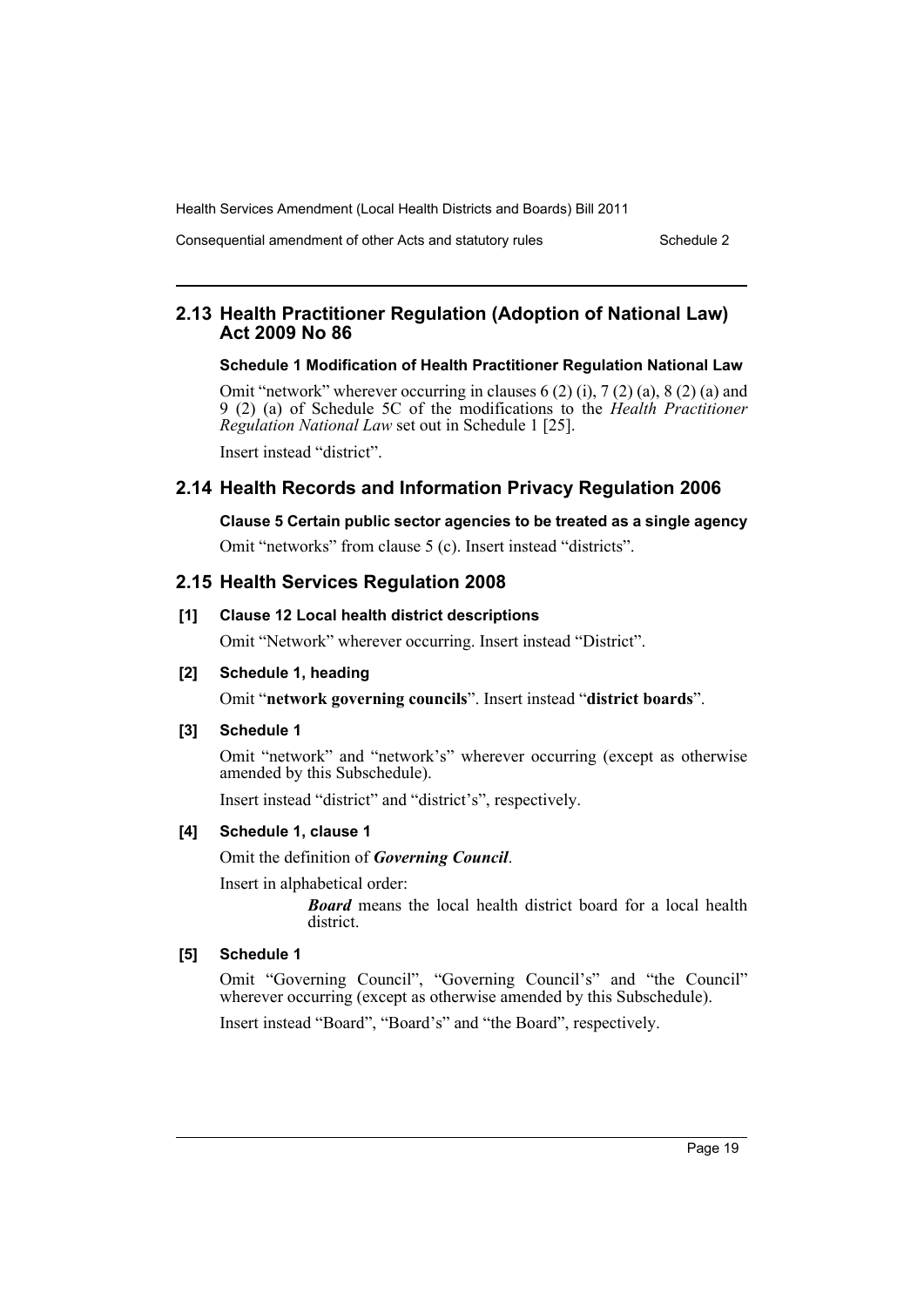Schedule 2 Consequential amendment of other Acts and statutory rules

# **2.16 Independent Commission Against Corruption Regulation 2010**

#### **Clause 19 Principal officers of public authorities**

Omit "network" wherever occurring in clause 19 (1) (b). Insert instead "district".

# **2.17 Land Acquisition (Charitable Institutions) Act 1946 No 55**

## **Section 2 Definitions**

Omit "network" from paragraph (b) of the definition of *Institution* in section  $2(1)$ .

Insert instead "district".

# **2.18 Local Government Act 1993 No 30**

**Section 556 What land is exempt from all rates, other than water supply special rates and sewerage special rates?**

Omit "network" from section 556 (1) (k). Insert instead "district".

# **2.19 Marine Safety Act 1998 No 121**

#### **Schedule 1 Alcohol and drug use—random breath testing and related matters**

Omit "network" from paragraph (a) of the definition of *hospital* in clause 1 (1). Insert instead "district".

# **2.20 Mental Health Act 2007 No 8**

#### **Section 162A Tribunal may request information or services from other agencies**

Omit "network" from section 162A (1). Insert instead "district".

# **2.21 Mental Health (Forensic Provisions) Act 1990 No 10**

## **Section 76J Exchange of information**

Omit "network" from paragraph (a) of the definition of *associated agency* in section 76J (6).

Insert instead "district".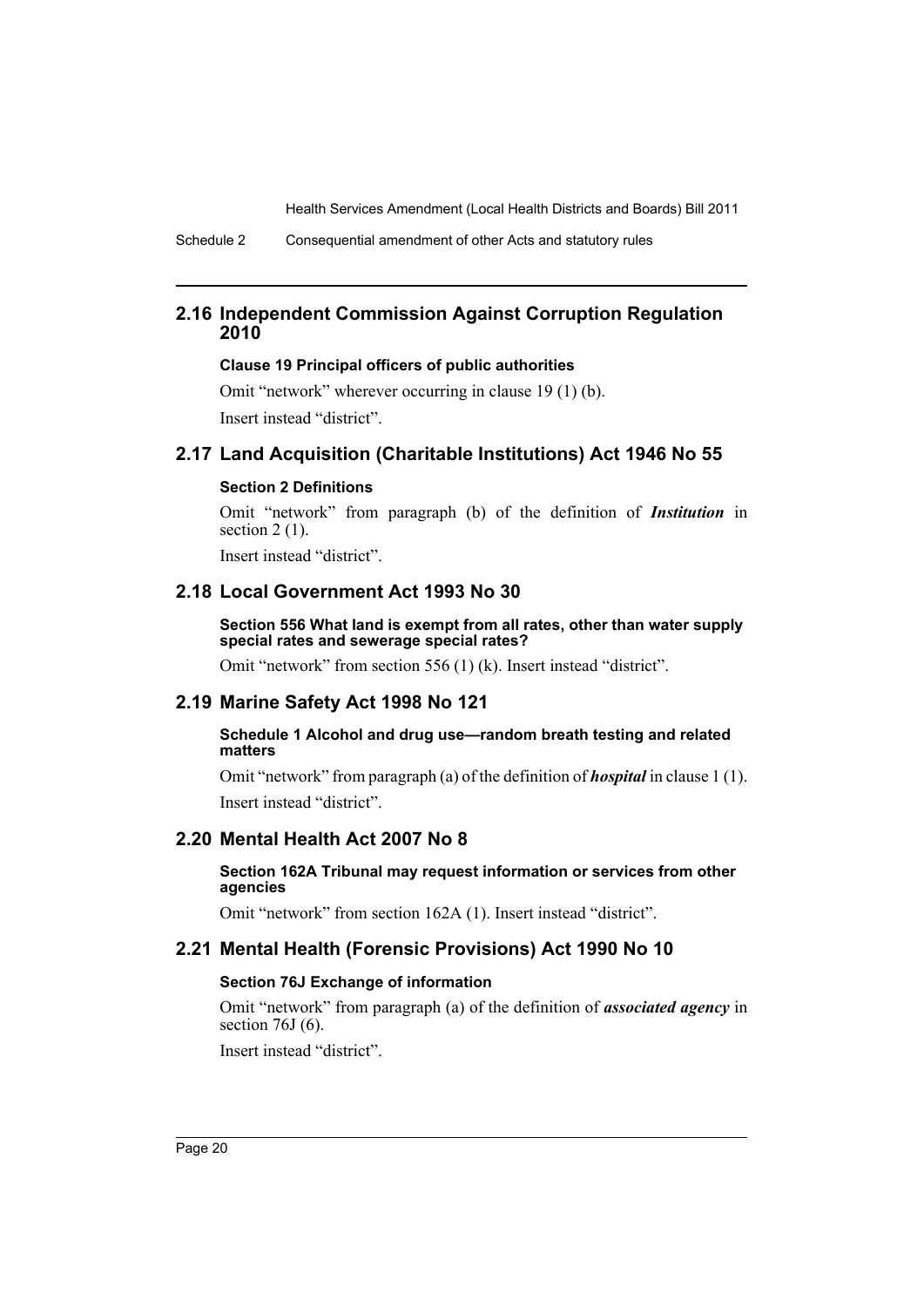Consequential amendment of other Acts and statutory rules Schedule 2

# **2.22 Motor Accidents Act 1988 No 102**

#### **Section 39A Definitions**

Omit "network" from paragraph (a) of the definition of *public hospital* in section 39A (1).

Insert instead "district".

# **2.23 Motor Vehicles (Third Party Insurance) Act 1942 No 15**

#### **Section 24 Interpretation**

Omit "network" from paragraph (a) of the definition of *Public hospital* in section 24 (1).

Insert instead "district".

# **2.24 Occupational Health and Safety Act 2000 No 40**

#### **Section 123 Proceedings against successors of government corporations**

Omit "network" from section 123 (1) (c). Insert instead "district".

## **2.25 Ombudsman Act 1974 No 68**

#### **Section 25A Definitions**

Omit "network" from paragraph (b) of the definition of *designated government agency* in section 25A (1).

Insert instead "district".

## **2.26 Passenger Transport (Drug and Alcohol Testing) Regulation 2010**

#### **Clause 3 Definitions**

Omit "Sydney West Area Health Service" from paragraph (a) of the definition of *approved laboratory* in clause 3 (1).

Insert instead "Health Reform Transitional Organisation Western".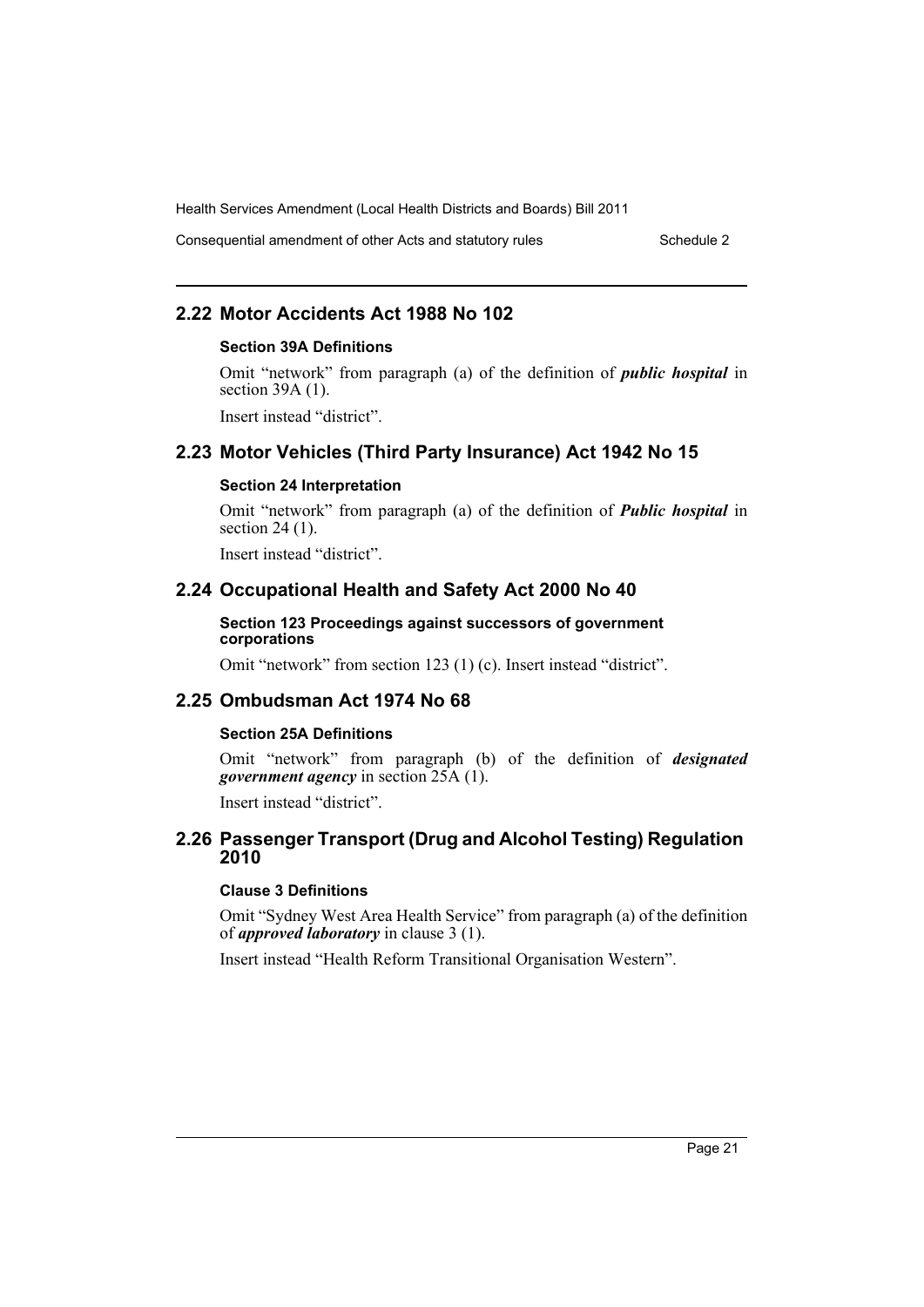Schedule 2 Consequential amendment of other Acts and statutory rules

# **2.27 Payroll Tax Act 2007 No 21**

#### **Schedule 2 NSW specific provisions**

Omit "networks" and "network" wherever occurring in clause 8 (including the heading).

Insert instead "districts" and "district", respectively.

## **2.28 Public Authorities (Financial Arrangements) Regulation 2005**

#### **[1] Schedule 1 Definitions of "authority" and "controlled entity"**

Omit "network" from the matter relating to a local health network in Part 1. Insert instead "district".

#### **[2] Schedule 2 Authorities having Part 2 investment powers**

Omit "Northern Sydney and Central Coast Area Health Service", "Sydney South West Area Health Service" and "Sydney West Area Health Service". Insert in alphabetical order:

> Central Coast Local Health District Nepean Blue Mountains Local Health District Northern Sydney Local Health District South Western Sydney Local Health District Sydney Local Health District Western Sydney Local Health District

# **2.29 Public Finance and Audit Regulation 2010**

#### **Schedule 1 Prescribed audits**

Omit "networks" from item 19B in Part 1. Insert instead "districts".

# **2.30 Public Sector Employment and Management (Goods and Services) Regulation 2010**

#### **Clause 9 Board may arrange supply or disposal for other public bodies**

Omit "network" from paragraph (b) of the definition of *public body* in clause 9 (5).

Insert instead "district".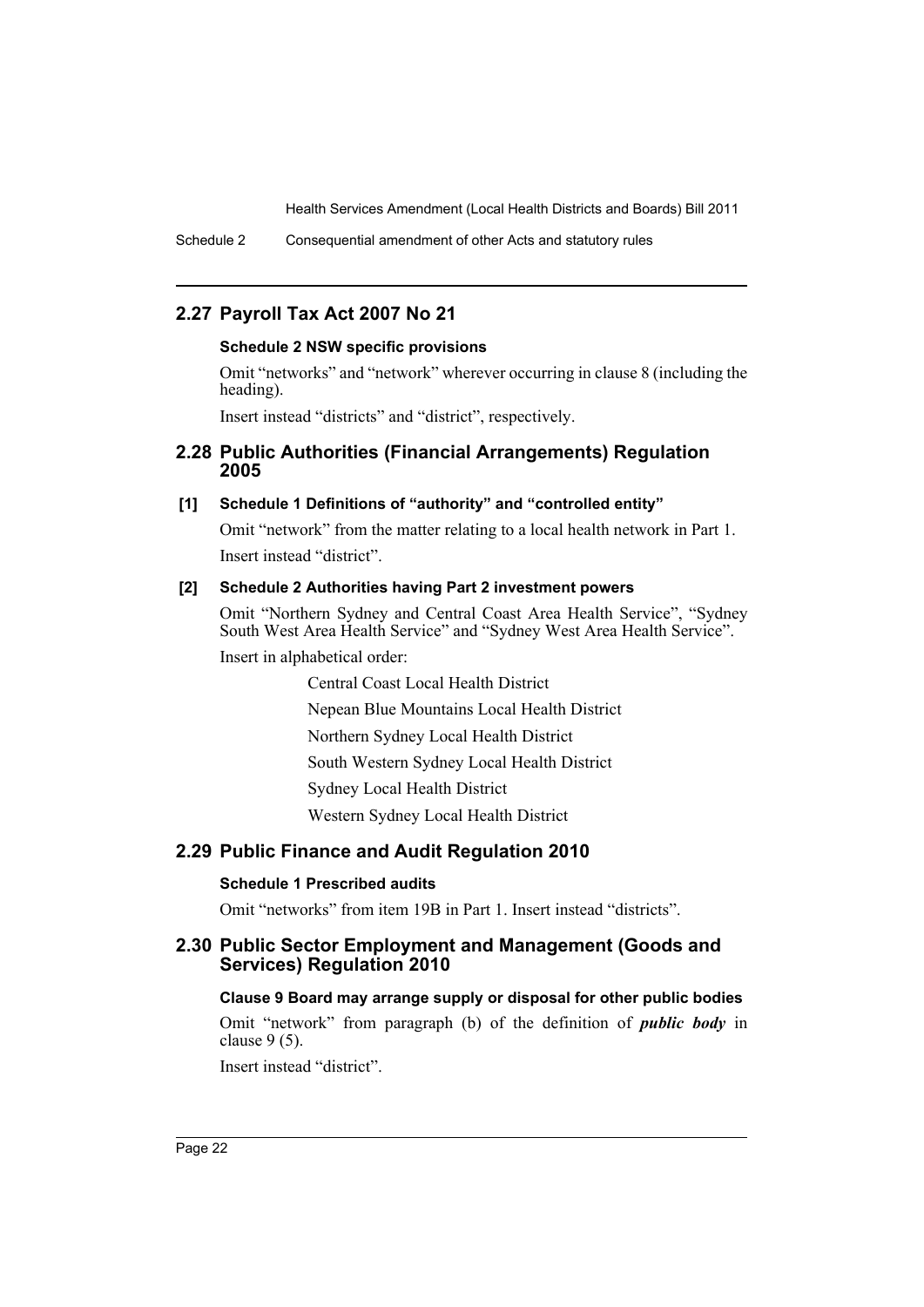Consequential amendment of other Acts and statutory rules Schedule 2

# **2.31 Rail Safety (Drug and Alcohol Testing) Regulation 2008**

#### **Clause 3 Definitions**

Omit "Western Sydney Area Health Service" from paragraph (a) of the definition of *approved laboratory* in clause 3 (1).

Insert instead "Health Reform Transitional Organisation Western".

## **2.32 Road Transport (Safety and Traffic Management) Act 1999 No 20**

#### **Dictionary**

Omit "network" from paragraph (a) of the definition of *hospital* in clause 1. Insert instead "district".

## **2.33 Road Transport (Safety and Traffic Management) Regulation 1999**

#### **[1] Clause 129 Analysis of oral fluid, blood and urine samples—prescribed laboratory**

Omit "Western Sydney Area Health Service". Insert instead "Health Reform Transitional Organisation Western".

#### **[2] Schedule 3 Declared organisations**

Omit "Hunter New England Area Health Service" from Column 1. Insert instead "Hunter New England Local Health District".

## **[3] Schedule 3, Column 1**

Omit "Western Sydney Area Health Service". Insert instead "Western Sydney Local Health District".

# **2.34 Summary Offences Act 1988 No 25**

## **Section 3 Definitions**

Omit "network" from paragraph (a) of the definition of *hospital* in section 3 (1).

Insert instead "district".